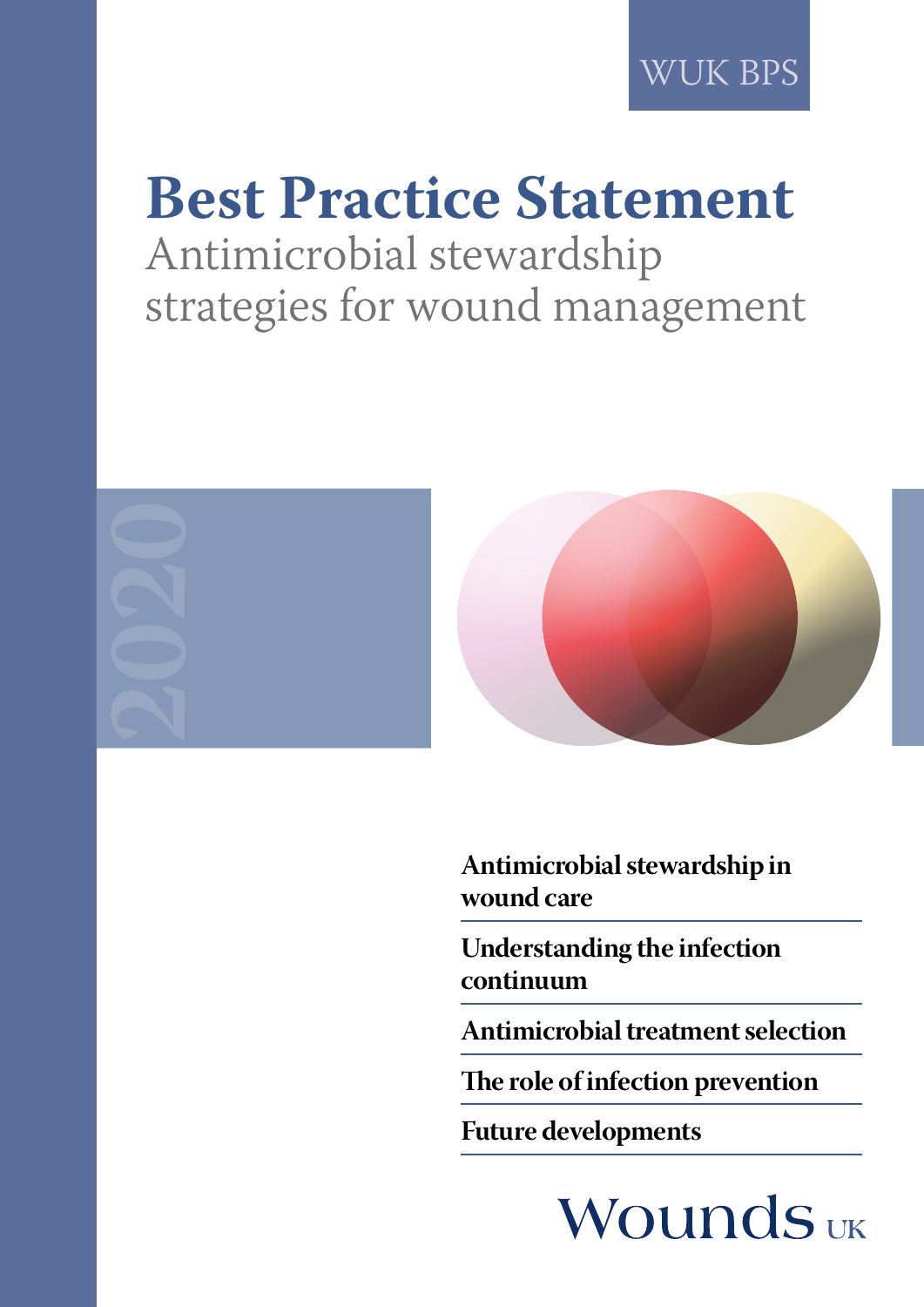#### **BEST PRACTICE STATEMENT: ANTIMICROBIAL STEWARDSHIP STRATEGIES FOR WOUND MANAGEMENT**

#### **PUBLISHED BY:**

Wounds UK A division of Omniamed Communications, 108 Cannon Street, London EC4N 6EU, UK Tel: +44 (0)20 3735 8244 Web: www.wounds-uk.com

## **Wounds** UK

© Wounds UK, 2020

This document has been developed by Wounds UK and is supported by an unrestricted educational grant from essity.



This publication was coordinated by Wounds UK with the Expert Working Group. The views presented in this document are the work of the authors and do not necessarily reflect the views of essity.

#### **Suggested citation:**

Wounds UK (2020) *Best Practice Statement*: *Antimicrobial stewardship strategies for wound management*. Wounds UK, London.

Available to download from: www.wounds-uk.com

#### **EXPERT WORKING GROUP:**

- **Jacqui Fletcher (Chair)** Independent Wound Care Consultant
- **Valerie Edwards-Jones, Emeritus Professor of Medical** Microbiology, Manchester Metropolitan University; Visiting Professor, Skin Integrity and Infection Prevention Institute, University of Huddersfield
- Sian Fumarola, Senior Clinical Nurse Specialist, Tissue Viability and Continence, North Midlands
- **Jim Gray, Consultant Microbiologist, Birmingham Women's** and Children's Hospital NHS Foundation Trust, Birmingham
- **Jeanette Milne, Chief Matron Community/Lead Nurse** Tissue Viability, Northumbria Healthcare NHS Foundation Trust, Northumbria
- **Karen Ousey, Professor of Skin Integrity, Director of** the Institute of Skin Integrity and Infection Prevention, University of Huddersfield
- **Joy Tickle**, Tissue Viability Specialist, Shropshire Community NHS Trust, Telford
- **Val Weston, Alder Hey Children's NHS Foundation Trust,** Liverpool

#### **INTERNATIONAL REVIEW GROUP:**

- **Barbara Conway**, Head of Pharmacy, Department of Pharmacy, University of Huddersfield, UK
- **Lindsay Kalan, Assistant Professor, University of** Wisconsin-Madison, Department of Medical Microbiology & Immunology, Department of Medicine, Division of Infectious Disease, Madison, WI, USA
- **Harikrishna K.R. Nair**, Head of Wound Care Unit, Department of Internal Medicine, Kuala Lumpur Hospital, Malaysia
- **Kylie Sandy-Hodgetts, Senior Research Fellow, Director** Skin Integrity Clinical Trials Unit, School of Biomedical Sciences, Faculty of Health and Medical Sciences, University of Western Australia, Perth, Australia
- **Thomas E. Serena**, Founder and Medical Director of The SerenaGroup®, USA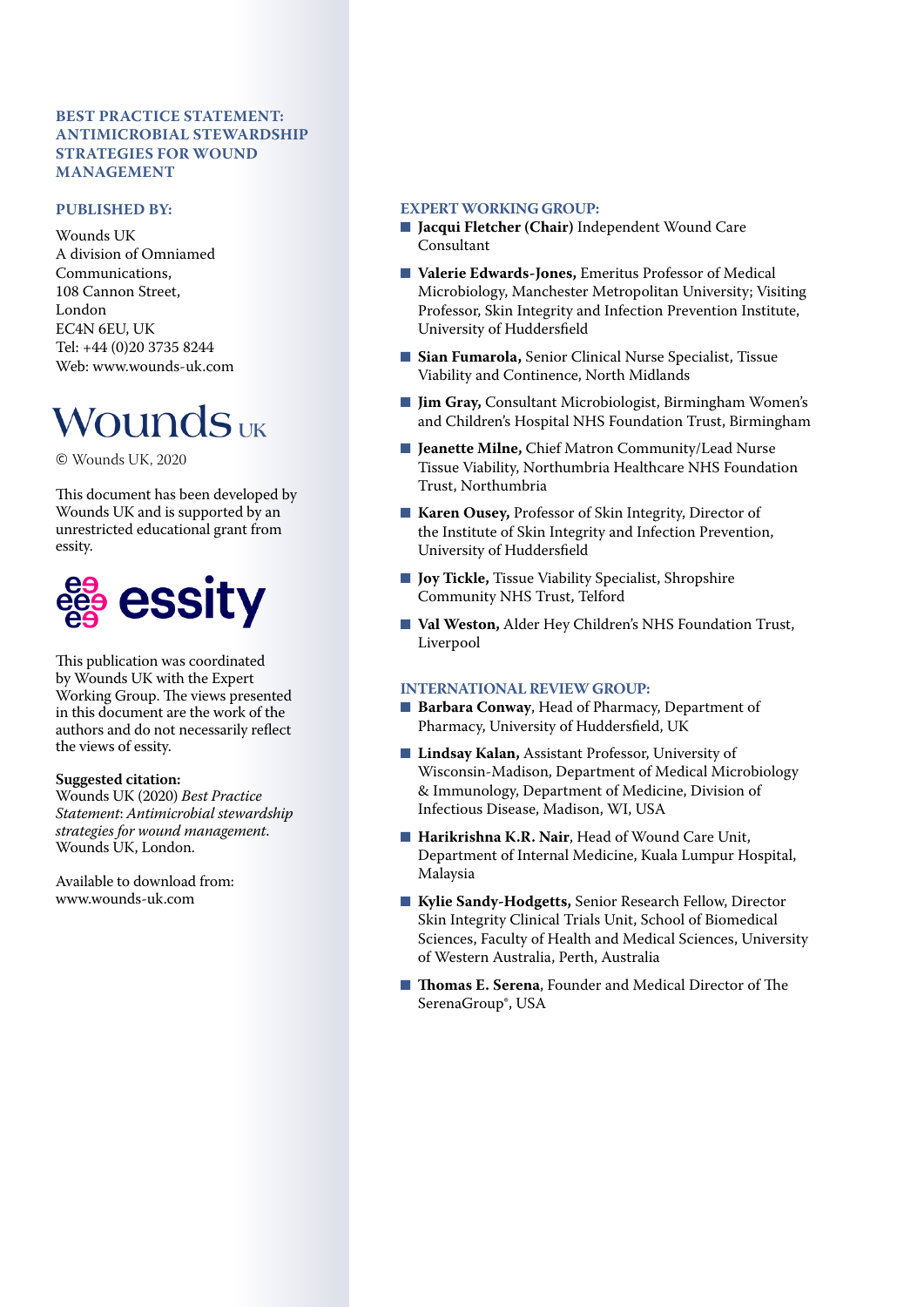## **Introduction**

Since the 1940s, antibiotics have been used systemically for treating spreading and systemic infections of acute and chronic wounds. However, their widespread use and misuse in medicine and agriculture has allowed the emergence of microbial strains with resistance to one or more antibiotics.

The United Nations and other international agencies estimate that if no action is taken, antimicrobial drugresistant diseases could cause 10 million deaths each year by 2050, costing £66 trillion (Interagency Coordinating Group on Antimicrobial Resistance, 2019).

#### **WOUND CARE**

Driven by an increase in microbial antibiotic resistance, topical antimicrobials are being increasingly used in wound care, especially for infected or open wounds healing by secondary intention. However, it is imperative that clinical practices minimise the possibility of micro-organisms developing resistance to these therapies as well. With ageing populations, increased prevalence of wound care complications, rising costs of wound treatment (Guest et al, 2015) and diminishing prospects of developing new antibiotics (O'Neill, 2014), novel approaches to optimising and conserving all antimicrobial interventions in wounds are indicated (Cooper and Kirketerp-Møller, 2018). This approach to combat antimicrobial resistance is known as antimicrobial stewardship (AMS).

 This document is derived from a one-day meeting of the Expert Working Group that convened to discuss AMS strategies in wound care. This document was developed with the overall objectives to:

- Raise awareness of AMS within wound care in the UK
- Establish the role of wound care in the wider landscape of AMS
- Promote achievable AMS practices for all involved in the care of people with wounds.

To emphasise the importance of patient involvement, each Best Practice Statement is accompanied by a related Patient Expectation that supports communication with the patient and explains what the patient should expect from their care. All patient communication should take into account the individual's needs, concerns, readiness to learn, preferences and abilities.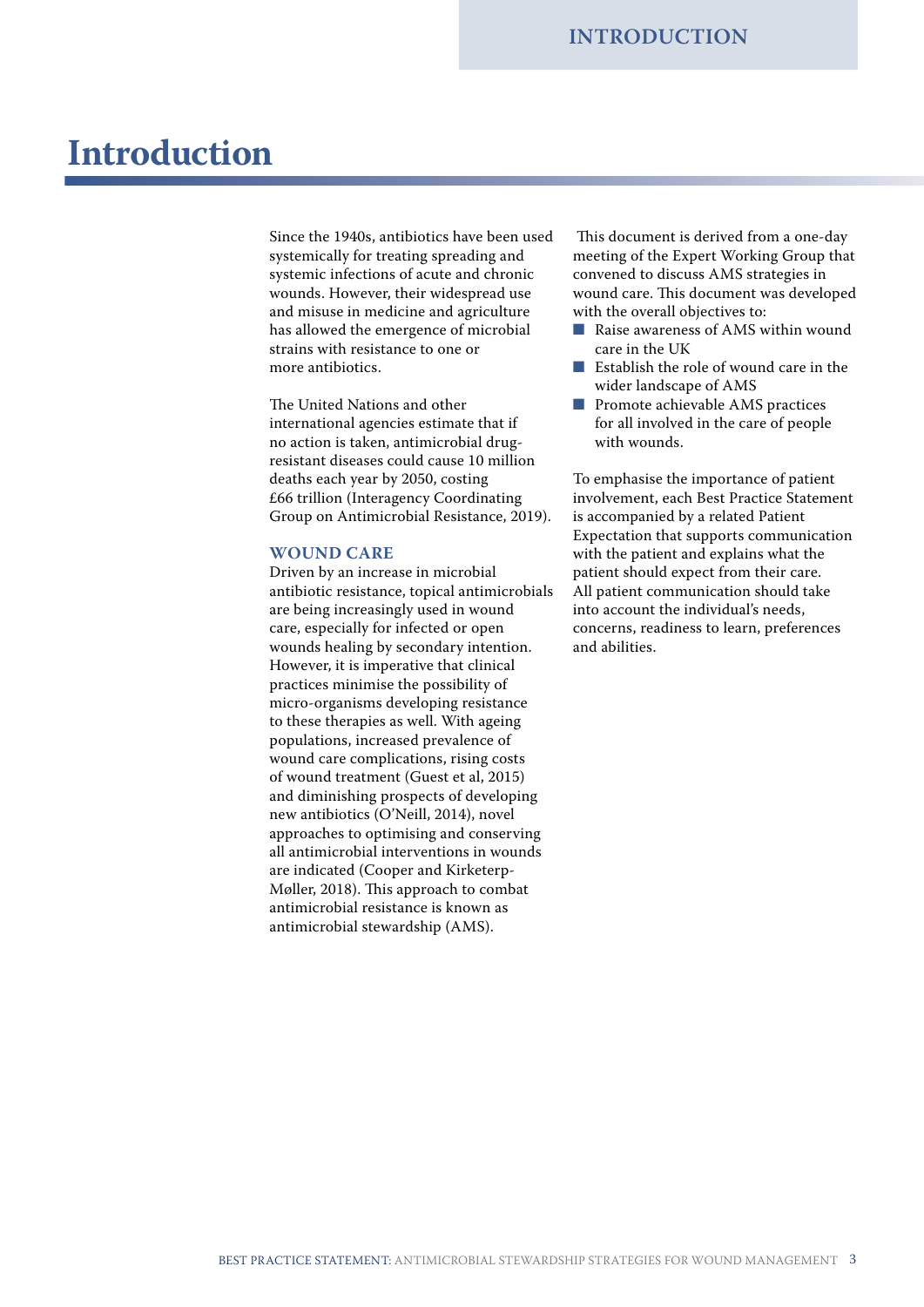## **Antimicrobial stewardship**

Everyone caring for patients with, or at risk of, wounds should be aware of the causes of antimicrobial resistance. They should also understand the importance of antimicrobial stewardship to combat and slow the emergence and spread of antimicrobial resistance.

### **Best Practice Statement**

Your healthcare professional may explain to you and your family/ carers what antimicrobial resistance is and why it is of concern. They may explain how as a society we can combat and/or slow its emergence.

### **Patient expectation**

Antimicrobials are a group of agents that either kill or inhibit the growth and division of micro-organisms. They include antibiotics (which act on specific cellular target sites), antiseptics, disinfectants and other agents, such as a antiviral, antifungal, antibacterial and antiparasitic medicines (which act on multiple cellular target sites). Antimicrobial resistance (AMR) describes when micro-organisms evolve over time and no longer respond to any antimicrobial therapy.

#### **GENETIC CAUSE OF AMR**

The primary function of micro-organisms is to reproduce and survive. Therefore, microbes continually adapt to their environments to ensure their survival. If something stops their ability to grow, such as an antimicrobial, genetic changes can occur that enable the microbe to survive (National Institute of Allergy and Infectious Disease, 2011).

Understanding the genetic basis of AMR is paramount in order to develop therapeutic approaches to combat and slow the emergence and spread of AMR. The major genetic mechanisms of AMR are:

- **Mutational resistance** caused by a genetic change in the organism that affects the activity of the drug, resulting in preserved cell survival in the presence of the antimicrobial.
- **Horizontal Gene Transfer (HGT)** caused by the acquisition of foreign DNA material. It is one of the most important drivers of bacterial evolution and it is frequently responsible for the development of AMR.

Genetic modifications can lead to the following AMR modes of action in bacteria:

- **Drug modification or destruction:** bacteria either inactivate or destroy the antibiotic molecule itself.
- **Efflux mechanisms**: bacteria have mechanisms to remove antibiotics that have entered the cell.
- **Permeability barrier**: bacteria block the entry of antibiotics into the cell.
- Altered target site: bacteria modify the antibiotic target site so that the

antibiotic is no longer able to have an effect (Munita and Arias, 2016).

#### **HUMAN CAUSES OF AMR**

Societal pressures also act to accelerate the increase of AMR.

- **Inappropriate or overuse of antibiotics** is one of the biggest causes of antibiotic resistance in medicine and agriculture.
- **Inadequate infection diagnostics** with incomplete or imperfect information encourages the prescription of antimicrobials 'just-in-case' or the prescription of a broad-spectrum antimicrobial when a specific antibiotic might be better (McGow, 2019).
- **Critically ill patients** in hospital are more susceptible to infections and, thus, often require antimicrobials. The extensive use of antimicrobials and close contact among sick patients creates a fertile environment for the spread of antimicrobial-resistant germs (e.g. methicillin-resistant *Staphylococcus aureus* [MRSA]).
- **Poor hygiene, sanitation and lack of access to clean water** (Interagency Coordinating Group on Antimicrobial Resistance, 2019).

#### **ANTIMICROBIAL STEWARDSHIP**

The solution to reducing and preventing further AMR is a multi-modal approach known as antimicrobial stewardship (AMS). This includes infection prevention and the promotion of judicious use of antimicrobials to preserve their future effectiveness (NICE, 2014; NICE and PHE, 2019), while also improving the safety and quality of patient care.

To do so requires a systemic change in behaviour through increased public awareness and education. While efforts have substantially decreased the use of narrowspectrum antibiotics, the use of broadspectrum antibiotics (e.g. ampicillin) has not decreased at the same rate (PHE, 2019), identifying a continuing education need for AMS support.

In wound care, early identification of infection and infection risk is an integral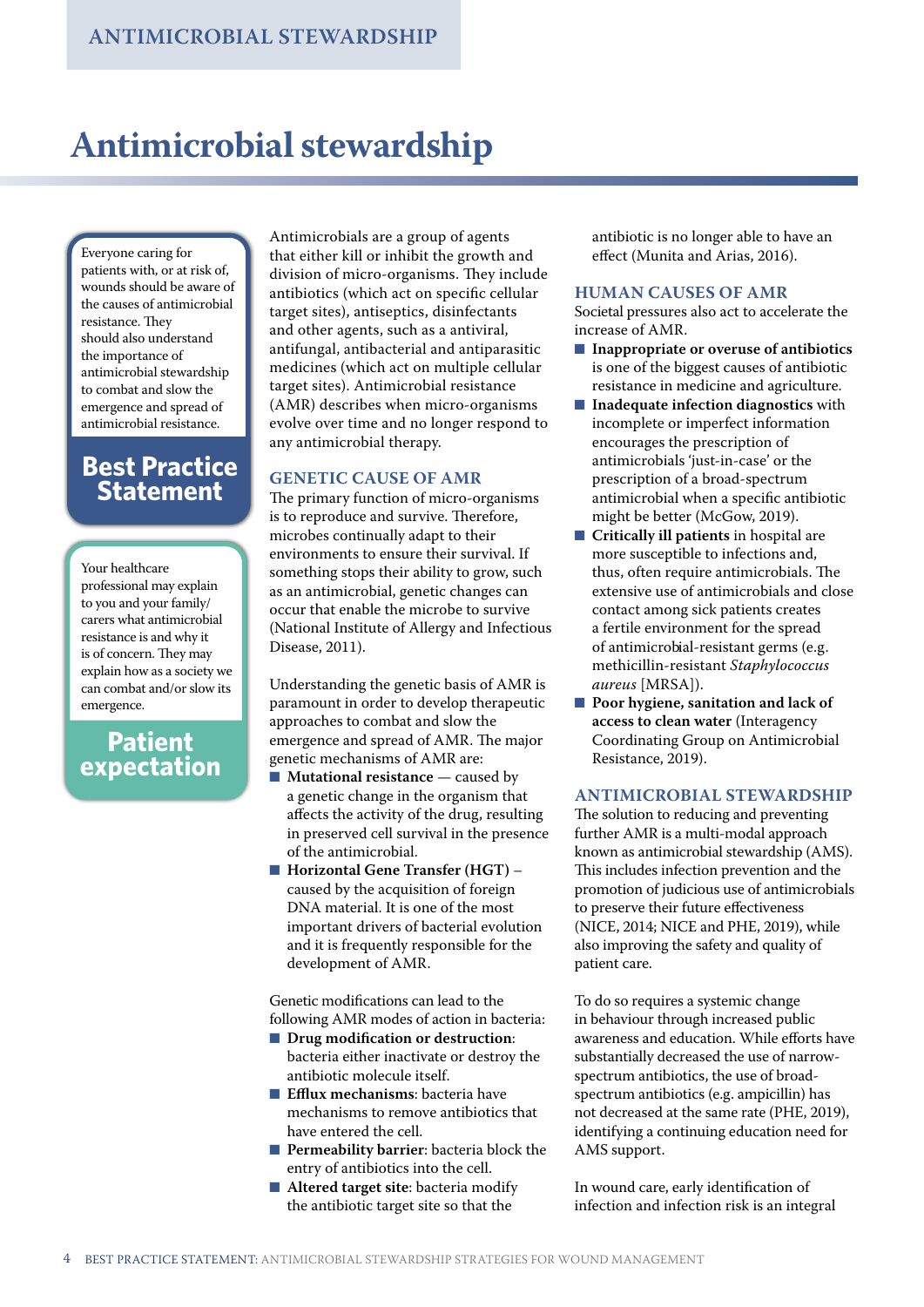part of AMS and the reduction of antimicrobial use (Sandy-Hodgetts et al, 2020). AMS programmes generally focus on the following key strategies (Lipsky et al, 2016; Roberts et al, 2017; Stryja et al, 2020):

- 1. To increase efforts towards effective infection control methods and hand hygiene practices.
- 2. To create a consistent knowledge base and educational opportunities for clinicians on the effective use of antimicrobials and to reduce variation in practice – thus reducing diagnostic uncertainty, clinical ignorance, ritualistic behaviour, clinical fear and patient demands.
- 3. To prescribe the appropriate antimicrobial treatment when therapy is indicated, minimising the unnecessary use of antimicrobials, overly broad-spectrum treatment regimens and the use of antibiotics for non-infected wounds.
- 4. To prescribe the appropriate antimicrobial duration, at an optimal dose, administered through the most appropriate route for the indicated condition and patient status (the 'Five Rights' – see page 14 for more information).
- 5. To use an agent that has the lowest risk of adverse effects.

Figure 1 illustrates the multi-modal approach to AMS practices underpinned by education.



**Figure 1: Multi-modal approach to antimicrobial stewardship practices underpinned by education**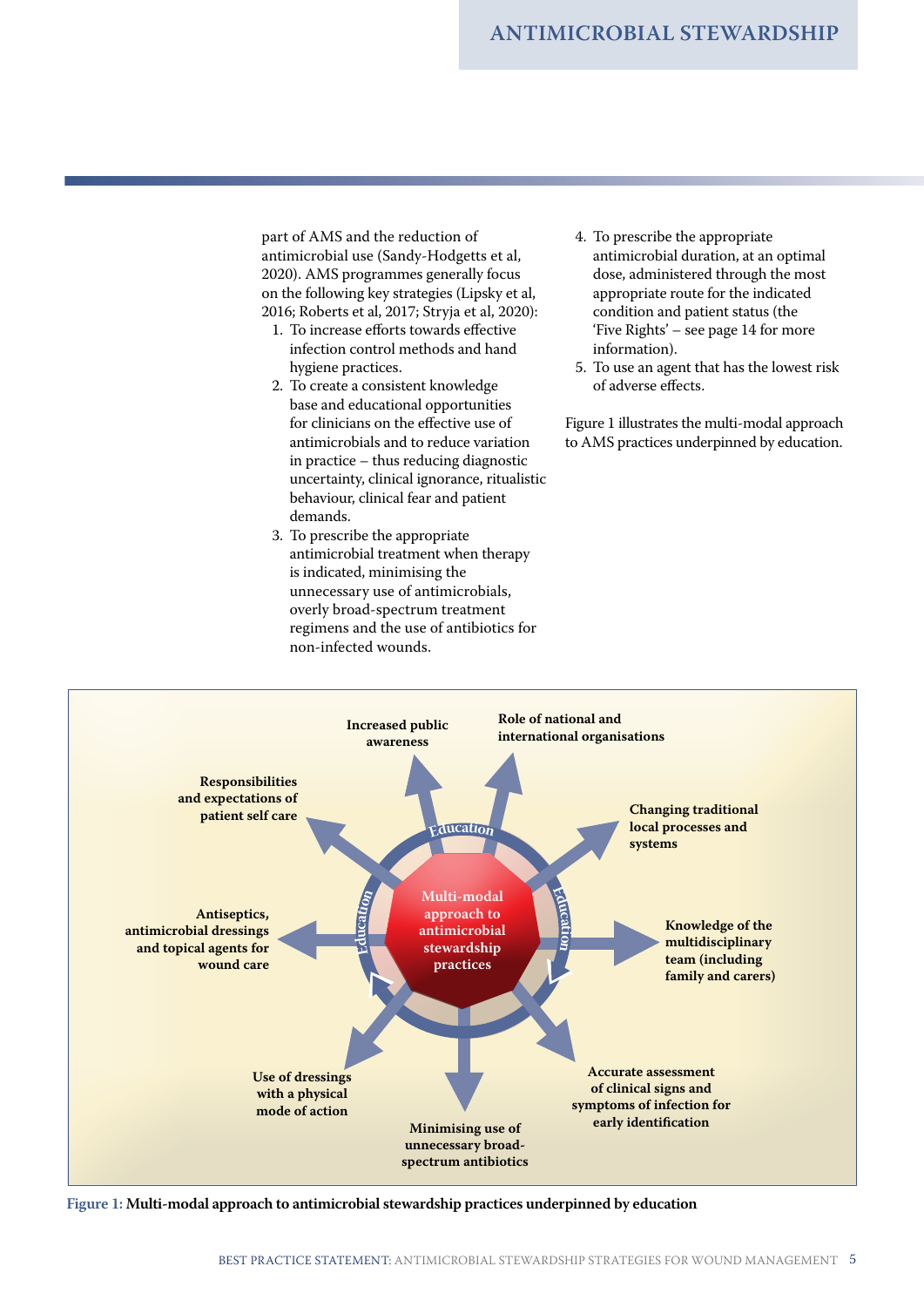## **AMS in wound care – whose responsibility is it?**

Everyone should be able to access appropriate information, training and education that can be translated and implemented into clinical practice to allow the early identification of infection and infection risk.

### **Best Practice Statement**

Everyone, including you and your family, has a responsibility to reduce the impact of antimicrobial resistance.

### **Patient expectation**

#### **COVID-19 terminology**

COVID-19 is an acronym for "Coronavirus Disease 2019", and is the official name of the disease.

COVID-19 is caused by severe acute respiratory syndrome coronavirus 2 (SARS-CoV-2).

Policies and procedures at a local, national and international level, shared decisionmaking with healthcare organisations, and the assurance that individuals take ownership of their understanding of AMS are crucial to appropriate antibiotic prescribing and limiting the implications of AMR in wound management (Ousey and Blackburn, 2020).

#### **National and international organisations responsibility**

International agencies and the World Health Organization (WHO) are working together to increase awareness of infections caused by multidrug-resistant bacteria, and to educate and train clinicians (WHO, 2015). NICE have produced guidelines, tools and resources on AMS (NICE, 2015) and antimicrobial prescribing for leg ulcer infection (NICE, 2019a), which are frequently reviewed and updated.

#### **The public responsibility**

Everyone should be encouraged and supported to identify and understand when antimicrobial treatment is and is not necessary. The public should be aware of, and follow, public health guidance and campaigns (e.g. flu vaccinations for those who are eligible, guidance on the signs and symptoms of COVID-19).

#### **The clinician responsibility**

AMS practices are the responsibility of every member of the multidisciplinary team, including nurses, podiatrists, support staff, paramedics and pharmacists.

The clinician's responsibility is to educate the patient so that they are aware of the consequences of delaying treatment. Patient education should include:

- Expectations of treatment
- Expectations of management long-term (i.e. will the wound ever heal?)
- Red flags that require urgent treatment
- Infection prevention strategies
- Infection risk reduction strategies.

Fears and anxiety related to infectious diseases, recently COVID-19, have limited some patients from accessing services for life- and limb-threatening and nonlife-threatening conditions, even when clinicians explain that the severity of their limb condition places them at significant risk (Adderley, 2020). Patients may present later to medical services, meaning that their infections are more advanced and require more intensive treatment. Additionally, AMS activities have become less of a priority, with staff being redeployed to respond to the COVID-19-related workload. Hard-toreach patient groups may be worst affected by the reduction in outpatient services and become more vulnerable, e.g. the homeless, intravenous drug users, and those who live on their own, or may not be confident using telemedicine.

#### **The patient's responsibility**

Patients who are able and willing to self care and reduce their modifiable infection risk should be supported by clinicians. As care shifts towards an increase in the use of telemedicine for the foreseeable future, patients and their carer(s)/family take a larger role in wound care and supporting AMS practices.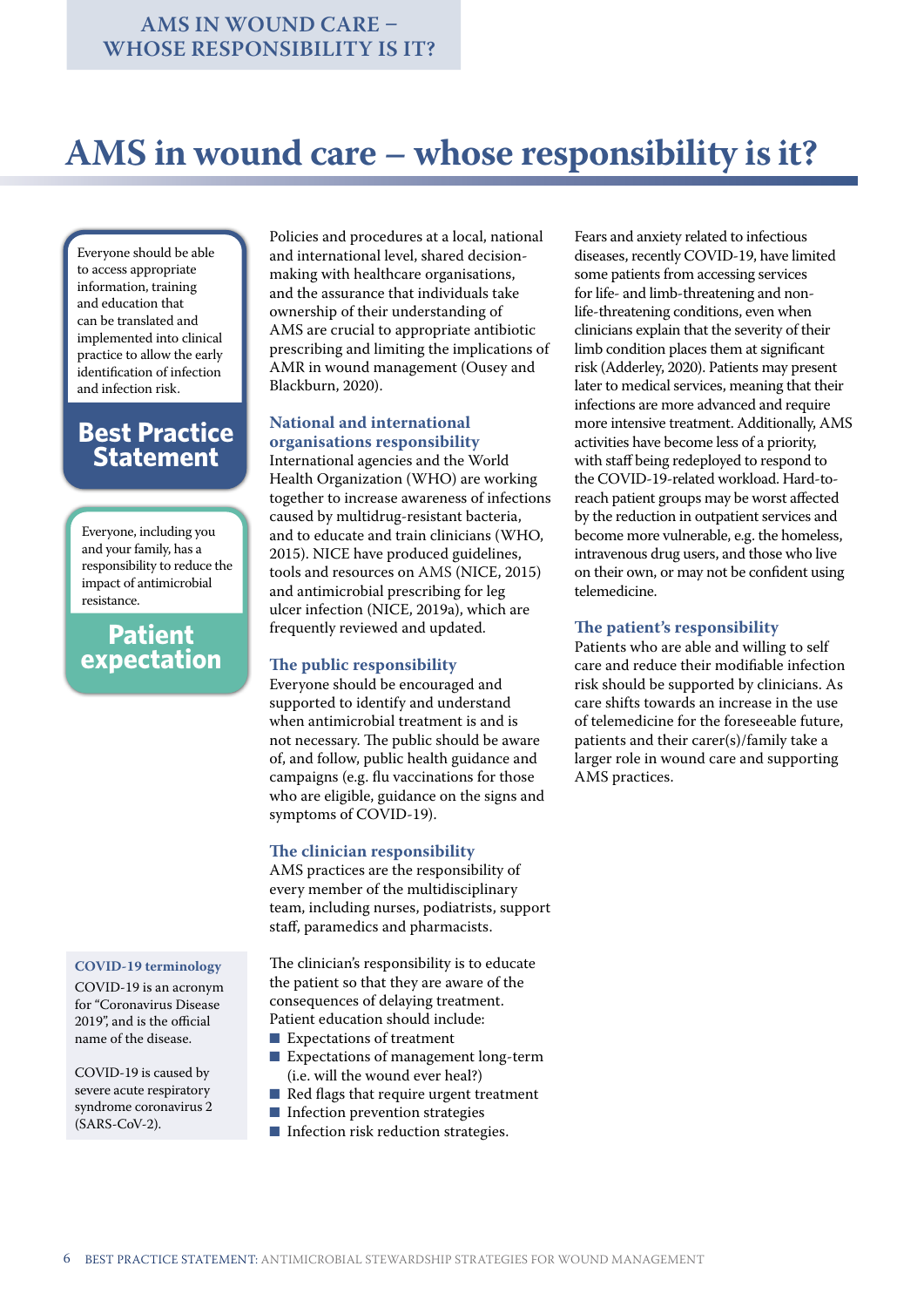## **Infection prevention**

Healthcare professionals caring for people with wounds should be aware and understand the relevant up-to-date local/national/ international guidelines and follow the fundamental foundations of the back-tobasics approach to reduce the risk of infection.

### **Best Practice Statement**

Your healthcare

**Patient** professional will assess your risk of wound infection. If you are assessed as being at high risk of infection, you should expect your healthcare professional to discuss with you and your family/carers how to reduce the risk, with simple approaches that include hand hygiene and maintaining a clean environment.

### **Patient expectation**

The foundation of infection prevention in wound care should reflect a back-to-basics approach (Figure 2). The components of the back-to-basics approach include:

- Hand hygiene/decontamination
- Use of personal protective equipment (PPE)
- Good waste management
- Comprehensive documentation
- Management of the patient's environment.

#### **HAND HYGIENE/ DECONTAMINATION**

Hand hygiene removes bacteria, viruses and fungi to help prevent diarrhoea and respiratory infections and may even help prevent skin and eye infections. Microorganisms can be present and transferred to other objects, like handrails or table tops, and then transferred to another person's hands.



**Figure 2: The back-to-basics approach is the foundation of patient and wound care**

Micro-organisms enter the body through the eyes, nose and mouth and people often touch their face without realising. Therefore, hand washing and maintaining clean hands is becoming an integral part of daily life for all, as well as in the healthcare setting. The '5 Moments for Hand Hygiene' approach (Sax et al, 2007) defines the key moments when any person performing healthcare (e.g. healthcare professional, family or carer) should perform hand hygiene:

- Before touching a patient
- Before clean/aseptic procedures
- After body fluid exposure/risk
- After touching a patient
- After touching a patient's surroundings.

Soap and water remove dirt and grime when the hands are visibly soiled or potentially contaminated with body fluids (e.g. vomit or diarrhoea), regardless of whether or not gloves have been worn (NICE, 2014; 2017). Alcohol-based handrub destroys most micro-organisms and reduces the bio-burden. Alcohol gels are very effective at removing certain micro-organisms such as coronavirus, but do not remove *Clostridium difficile* (Gold and Avva, 2020).

Maintaining good infection control can be more difficult in some patients' homes, so it may be pertinent to assess the hand hygiene facilities in their home and document the results so that other healthcare professionals are prepared (Nazarko, 2016).

#### **USE OF PPE**

Selection of PPE must be based on an assessment of the risk of transmission of micro-organisms to the patient, and the risk of contamination of the healthcare worker's clothing and skin by patients' blood, body fluids, secretions or excretions (NICE, 2017).

In wound care, PPE will always include clean or sterile gloves, and may include disposable gowns, face masks/shields, and goggles. Single-use PPE should be disposed of as per local protocol.

#### **Correct removal of PPE**

Gloves, plastic aprons, gowns and singleuse masks are single-use items and should be disposed correctly. If the patient or their family or carer(s) are performing care, they should be advised on the correct handling, storage and disposal of healthcare waste (NICE, 2017).

Between each step of doffing to remove PPE, use alcohol handrub and once all items are doffed, wash hands with soap and water. Items should be removed in the following order: gloves, gowns and masks.

#### **1. Removal of gloves**

Pinch the glove at the wrist level and pull it away from the skin without touching the forearm. Peel the glove down from the hand so it turns inside out and releases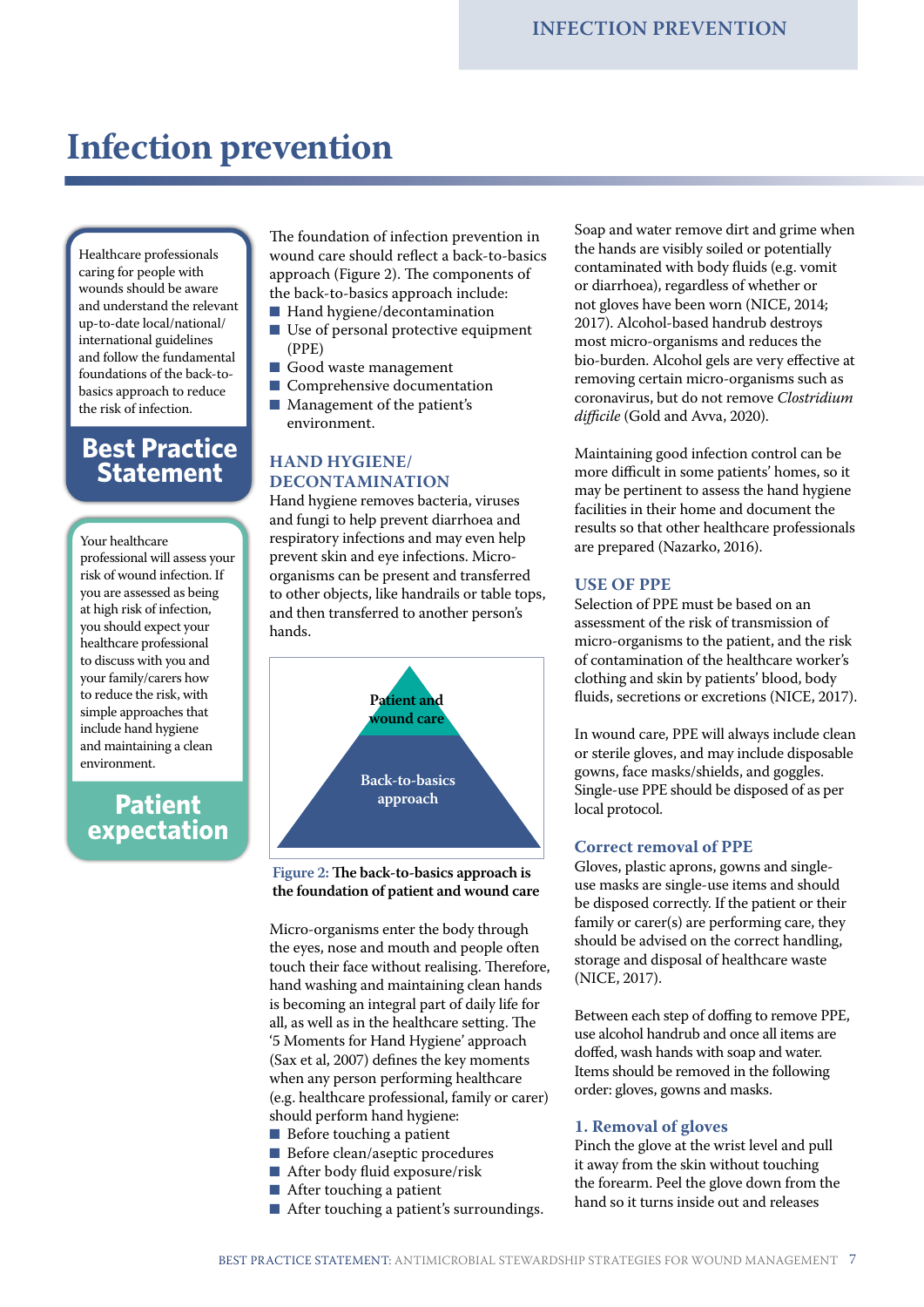the hand. Hold the removed glove in your remaining gloved hand. Peel off the second glove by putting your fingers inside the glove at the top of your wrist. Turn the second glove inside out while pulling it away from your body, leaving the first glove inside the second. Discard immediately in a closed bin; clean hands with alcohol-based handrub or soap and water.

**Myth: You can wash your hands with soap and water or use alcohol gel while wearing gloves.**

**Truth: Gloves are labelled as singleuse and should be used once and then disposed of appropriately (NICE, 2017).**

#### **2. Removal of gown**

Untie behind the neck and waist (do not touch the front of gown)**;** discard immediately in a closed bin; clean hands with alcohol-based hand rub or soap and water.

#### **3. Removal of mask**

Masks are effective only when used in combination with frequent hand hygiene with soap and water or alcohol-based hand rub (WHO, 2020). Box 2 explains how to apply and remove a face mask correctly.

#### **GOOD WASTE MANAGEMENT**

Appropriate waste management should be in place to dispose of waste that contains antimicrobial agents. Additionally dressings

#### **Box 2. Mask application and removal (WHO, 2020)**

- Before putting on a mask, clean hands with alcoholbased handrub or soap and water.
- Cover mouth and nose with mask and make sure there are no gaps between your face and the mask.
- $\blacksquare$  Avoid touching the mask while wearing it; if you do, clean your hands with alcohol-based handrub or soap and water.
- Remove it from behind each ear (do not touch the front of the mask).
- Replace mask with a new one as soon as it is damp or at the end of the care provided.
- Do not reuse single-use masks.
- Masks should not be worn around the neck.

or material that might be contaminated with AMR bacteria should be disposed of safely according to local protocols. Infectious waste is defined as anything contaminated with human tissue or bodily fluids (e.g. blood, saliva, pus, faeces, urine, and vomit). Not all agents can be removed from waste water systems using current technologies, which can exacerbate AMR (Anjali and Shanthakumar, 2019). Unused antimicrobials should be returned to the local pharmacy.

#### **COMPREHENSIVE DOCUMENTATION**

Full and comprehensive documentation should be carried out for all patients with, or at risk of, a wound. Documentation for all patients should include:

- Wound, skin, limb and patient assessment, including infection risk.
- Optimisation, management and referral of comorbidities (e.g. diabetes).
- Hydration and nutrition.
- Appropriate skin care.
- Wound treatment where applicable.
- Regular review of the patient's treatment and progress to identify lack of progress and/or deterioration quickly (Wounds UK, 2018).

Infections and the risk of infection should be documented in order to identify patterns and associations, which may help to reduce incidence. Table 1 includes the individual, wound and environmental factors associated with an increased risk of wound infection.

Multidisciplinary team communication and collaboration – both in person and via the patient's records – are vital. 'Huddles' have been used successfully in the acute sector to improve processes and safety, and could be used within other settings. Huddles are short meetings (2–3 minutes) with the purpose of team communication and empowering all members to have their voice heard. Wherever possible as the healthcare landscape evolves, there must be clear communication between health and social care sectors.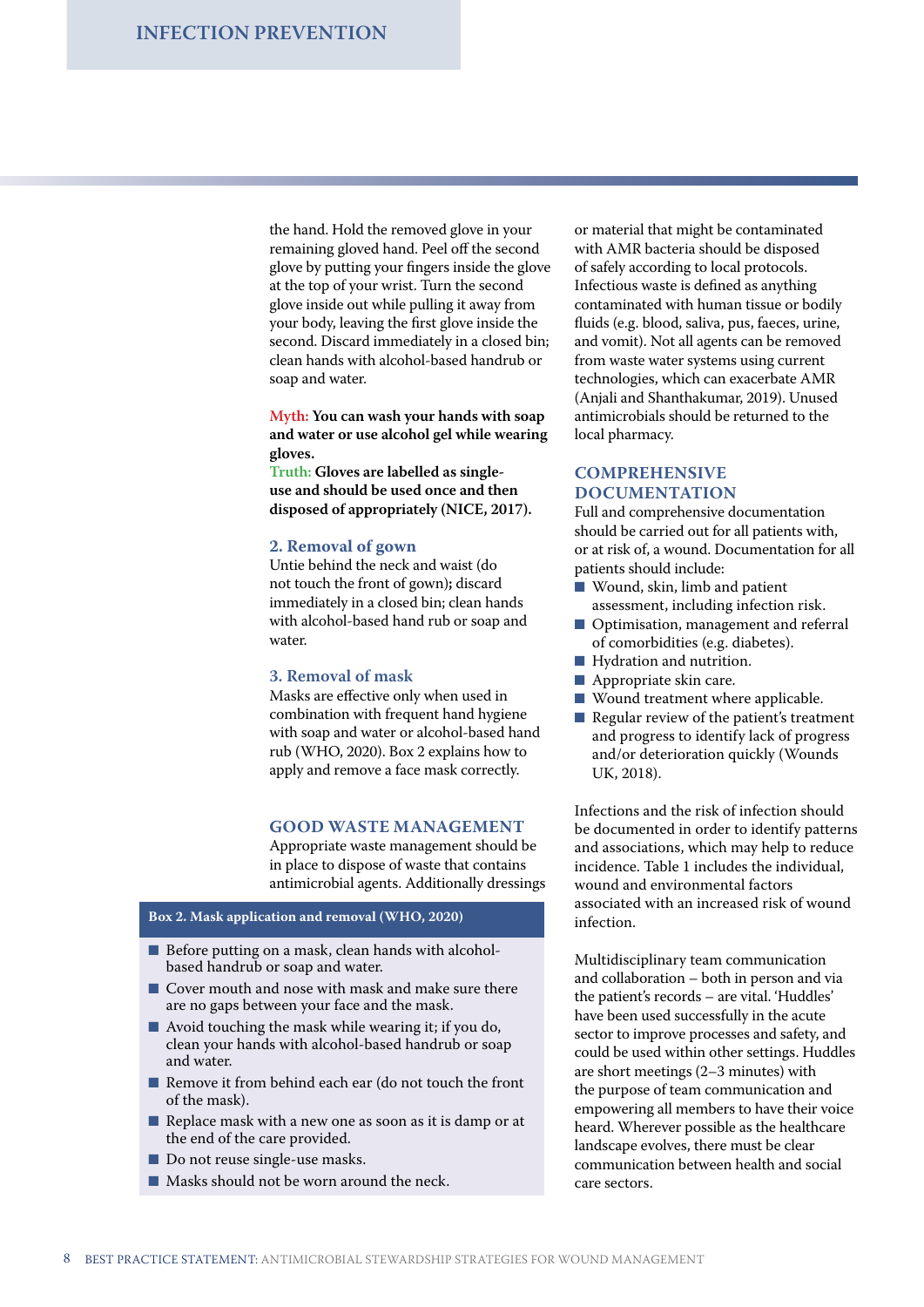#### **MANAGEMENT OF THE PATIENT'S ENVIRONMENT**

The patient's environment, in hospital or in the community, should be monitored to ensure infection prevention practices are followed. Ensuring that the patient's environment is clean in the community is a challenge. *Pseudomonas aeruginosa* lives in the environment and can be spread to people in healthcare settings when they are exposed to contaminated water, hands, equipment or surfaces. Micro-organisms can exist on surfaces for days (e.g. MRSA), or

for months (e.g. gram-positive and gramnegative bacteria) on dry surfaces (Kramer et al, 2006).

Table 2 is a summarised checklist of considerations for infection prevention and AMS practices that considers the patient and wound, environment, healthcare professionals and carer, and care protocol itself.

|                                                                                                    | Table 1. Checklist of factors associated with increased risk of wound infection (adapted from IWII, 2016)                                      |                                               |
|----------------------------------------------------------------------------------------------------|------------------------------------------------------------------------------------------------------------------------------------------------|-----------------------------------------------|
| Characteristics of the individual (Schultz et al, 2003; Swanson et al, 2015)                       |                                                                                                                                                |                                               |
| $\Box$ Poorly controlled diabetes                                                                  |                                                                                                                                                |                                               |
| □ Prior surgery (Sandy-Hodgetts et al, 2019; Wounds UK, 2020)                                      |                                                                                                                                                |                                               |
| $\Box$ Radiation therapy or chemotherapy                                                           |                                                                                                                                                |                                               |
| renal impairment, rheumatoid arthritis, shock)                                                     | □ Conditions associated with hypoxia and/or poor tissue perfusion (e.g. anaemia, cardiac or respiratory disease, arterial or vascular disease, |                                               |
| $\Box$ Immune system disorders (e.g. acquired immune deficiency syndrome, malignancy)              |                                                                                                                                                |                                               |
| $\Box$ Inappropriate antibiotic prophylaxis, particularly in acute wounding                        |                                                                                                                                                |                                               |
| $\Box$ Protein-energy malnutrition                                                                 |                                                                                                                                                |                                               |
| □ Alcohol, smoking and drug abuse (Wounds UK, 2018; WUWHS, 2020a)                                  |                                                                                                                                                |                                               |
|                                                                                                    | □ Presence of significant lymphoedema, skin conditions, haematoma, seroma, abscess, fistula (Beeckman et al, 2020)                             |                                               |
| □ A history of self harm (Hunt, 2018)                                                              |                                                                                                                                                |                                               |
| $\Box$ A carrier or infected with a multi-drug resistant organism (i.e. 'alert organism')          |                                                                                                                                                |                                               |
| □ Recent travel (i.e. abroad, between multiple care settings)                                      |                                                                                                                                                |                                               |
| □ Level of mental capacity, knowledge and understanding (WUWHS, 2020a)                             |                                                                                                                                                |                                               |
| Characteristics of the wound (Schultz et al, 2003; Swanson et al, 2015)                            |                                                                                                                                                |                                               |
| Acute wounds                                                                                       | Chronic wounds                                                                                                                                 | Both wound types                              |
| □ Contaminated or dirty wounds                                                                     | $\Box$ Degree of chronicity/duration of wound                                                                                                  | $\Box$ Foreign body (e.g. metal work, drains, |
| $\Box$ Trauma with delayed treatment                                                               | $\Box$ Large wound area                                                                                                                        | sutures)                                      |
| $\Box$ Pre-existing infection or sepsis                                                            | $\Box$ Deep wound                                                                                                                              | $\Box$ Haematoma                              |
| $\Box$ Spillage from gastro-intestinal tract                                                       | $\Box$ Anatomically located near a site of potential                                                                                           | $\Box$ Necrotic wound tissue                  |
| $\hfill\Box$<br>Penetrating wounds over 4 hours                                                    | contamination (e.g. perineum or sacrum)                                                                                                        | $\Box$ Impaired tissue perfusion              |
| $\Box$ Inappropriate hair removal                                                                  |                                                                                                                                                | $\Box$ Increased exudate or moisture          |
| Operative factors (e.g. long surgical                                                              |                                                                                                                                                |                                               |
| procedure, hypothermia, blood transfusion)                                                         |                                                                                                                                                |                                               |
| Characteristics of the environment (Schultz et al, 2003; Torpy et al, 2005; Swanson et al, 2015)   |                                                                                                                                                |                                               |
| $\Box$ Hospitalisation (due to increased risk of exposure to antibiotic resistant organisms)       |                                                                                                                                                |                                               |
| $\Box$ Poor hand hygiene and aseptic technique                                                     |                                                                                                                                                |                                               |
| $\hfill\textsf{I}$ Unhygienic environment (e.g. dust, unclean surfaces, mould/mildew in bathrooms) |                                                                                                                                                |                                               |
| $\Box$ Inadequate management of moisture, exudate and oedema                                       |                                                                                                                                                |                                               |
| □ Inadequate pressure off-loading                                                                  |                                                                                                                                                |                                               |
| Repeated trauma (e.g. inappropriate dressing removal technique)                                    |                                                                                                                                                |                                               |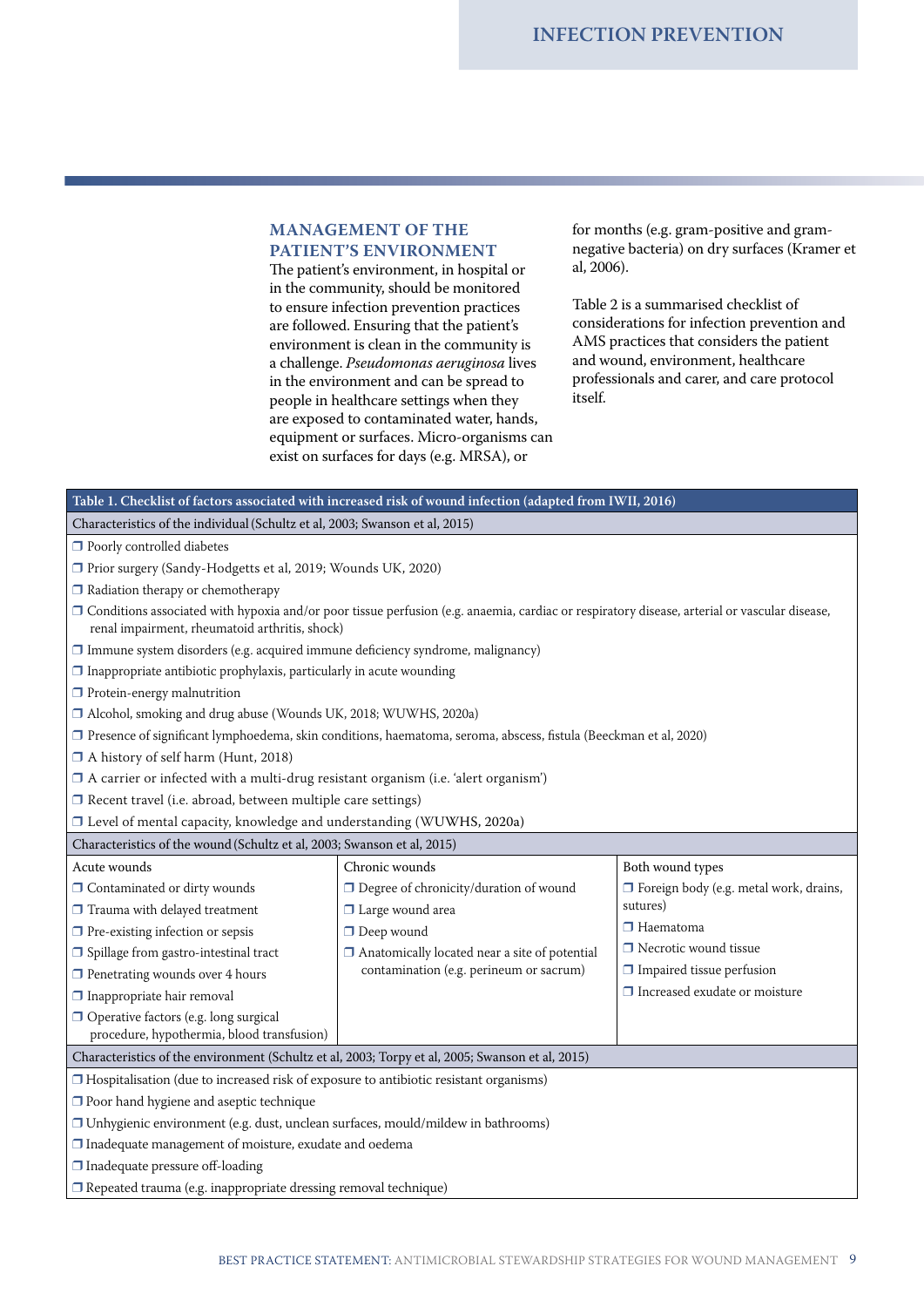| Table 2. Summary of infection prevention and AMS practice considerations (Best et al, 2014; IWII, 2016)                                                                                                                                                                                                                                                                                                                                                                                                                                                                                                                                                                                                                                                                                                                                                                                                                                                                                                                                                                                                                                                                                                                                                                                                                                                                                                                                    |                                                                                                                                                                                                                                                                                                                                                                                                                                                                                                                                                                                |                                                                                                                                                                                                                                                                                                                                                                                                                                                                                                                                                                                                                                                                                                                                                                                                              |                                                                                                                                                                                                                                                                                                                                                                                                                                                                                                                                                                                                                                                             |  |  |  |
|--------------------------------------------------------------------------------------------------------------------------------------------------------------------------------------------------------------------------------------------------------------------------------------------------------------------------------------------------------------------------------------------------------------------------------------------------------------------------------------------------------------------------------------------------------------------------------------------------------------------------------------------------------------------------------------------------------------------------------------------------------------------------------------------------------------------------------------------------------------------------------------------------------------------------------------------------------------------------------------------------------------------------------------------------------------------------------------------------------------------------------------------------------------------------------------------------------------------------------------------------------------------------------------------------------------------------------------------------------------------------------------------------------------------------------------------|--------------------------------------------------------------------------------------------------------------------------------------------------------------------------------------------------------------------------------------------------------------------------------------------------------------------------------------------------------------------------------------------------------------------------------------------------------------------------------------------------------------------------------------------------------------------------------|--------------------------------------------------------------------------------------------------------------------------------------------------------------------------------------------------------------------------------------------------------------------------------------------------------------------------------------------------------------------------------------------------------------------------------------------------------------------------------------------------------------------------------------------------------------------------------------------------------------------------------------------------------------------------------------------------------------------------------------------------------------------------------------------------------------|-------------------------------------------------------------------------------------------------------------------------------------------------------------------------------------------------------------------------------------------------------------------------------------------------------------------------------------------------------------------------------------------------------------------------------------------------------------------------------------------------------------------------------------------------------------------------------------------------------------------------------------------------------------|--|--|--|
| <b>Patient and wound</b>                                                                                                                                                                                                                                                                                                                                                                                                                                                                                                                                                                                                                                                                                                                                                                                                                                                                                                                                                                                                                                                                                                                                                                                                                                                                                                                                                                                                                   | <b>Environment</b>                                                                                                                                                                                                                                                                                                                                                                                                                                                                                                                                                             | <b>Healthcare professionals</b><br>and carers                                                                                                                                                                                                                                                                                                                                                                                                                                                                                                                                                                                                                                                                                                                                                                | <b>Protocol</b>                                                                                                                                                                                                                                                                                                                                                                                                                                                                                                                                                                                                                                             |  |  |  |
| ■ Avoid any break in the skin and<br>preserve overall skin integrity<br>(i.e. keep skin clean, dry and<br>well hydrated) according to local<br>policy and international guidance<br>(LeBlanc et al, 2018)<br>Implement wound bed<br>preparation to reduce wound or<br>skin microbial load:<br>- Debride the wound of necrotic<br>tissue, debris, foreign bodies,<br>wound dressing remnants and<br>slough<br>Cleanse the wound at each<br>$\overline{\phantom{a}}$<br>dressing change<br>- Use aseptic technique for acute<br>wounds and a clean technique<br>for chronic ulcer<br>■ Optimise management of<br>comorbidities (e.g. diabetes, tissue<br>perfusion/oxygenation)<br>$\hfill\blacksquare$<br>Optimise nutritional status and<br>hydration<br>$\blacksquare$ If the patient is at considerable<br>risk, decontamination measures<br>should be considered (e.g.<br>cleaning and waste disposal), and<br>in some cases isolation may be<br>considered<br>Patient capacity for self-care<br>should be established; in the<br>home setting, education about<br>hygiene may be needed (e.g. how<br>best to apply creams without<br>increasing infection risk, suitable<br>bathing products, how best to dry<br>their skin with a clean towel)<br>■ Consider antimicrobial treatment<br>in some instances, such as<br>suspected diabetic foot infections<br>(NICE, 2019b) and suspected<br>surgical site infections (NICE,<br>2019c). | ■ Clean/disinfect surfaces<br>before use<br>Reduce clutter (e.g.<br>ensuring appropriate<br>storage spaces for<br>equipment and dressings)<br>$\blacksquare$ Use appropriate waste<br>disposal facilities for<br>unused antimicrobial<br>therapy and dressings<br>and materials that may<br>harbour antimicrobial<br>resistant bacteria<br>Provide adequate lighting<br>$\blacksquare$ In the patient's home:<br>Consider the impact of<br>any pets in the home<br>environment (i.e. keeping<br>them away from the<br>wound and ensuring<br>general hygiene is<br>maintained). | Hand hygiene<br>Adhere to uniform policy,<br>and consider that this<br>may not provide full and<br>up-to-date information;<br>for example the following<br>should be avoided:<br>- False nails/gel nails<br>(dirt behind long nails<br>is an infection risk)<br>- Jewellery (apart from a<br>wedding band and stud<br>earrings)<br>False eyelashes<br>- Wearing hair down<br>(touching or below the<br>collar)<br>- Fitness tracking<br>watches or devices<br>$\blacksquare$ Training for new staff:<br>ensure that all staff have<br>up-to-date with local<br>protocols<br>Staff with skin conditions:<br>assess on an individual<br>basis if they should be<br>working or require extra<br><b>PPE</b><br>Staff illness: staff should<br>be encouraged to stay<br>at home if there is an<br>infection risk. | Prevent cross-infection by<br>implementing universal<br>precautions and aseptic<br>technique<br>■ Work to reduce/manage<br>exposure of dressings/<br>bandages to urine, faeces<br>or other contaminants<br>(use barrier cream where<br>necessary)<br>Avoid 'double dipping' in<br>larger pots of creams and<br>ointments<br>Improve documentation<br>of infection<br>$\blacksquare$ Routine review<br>of antibiotics and<br>antimicrobials<br>$\blacksquare$ Store equipment and<br>supplies appropriately<br>Regularly review local<br>policies and procedures<br>Remember that AMS is<br>everybody's responsibility<br>throughout the patient<br>journey. |  |  |  |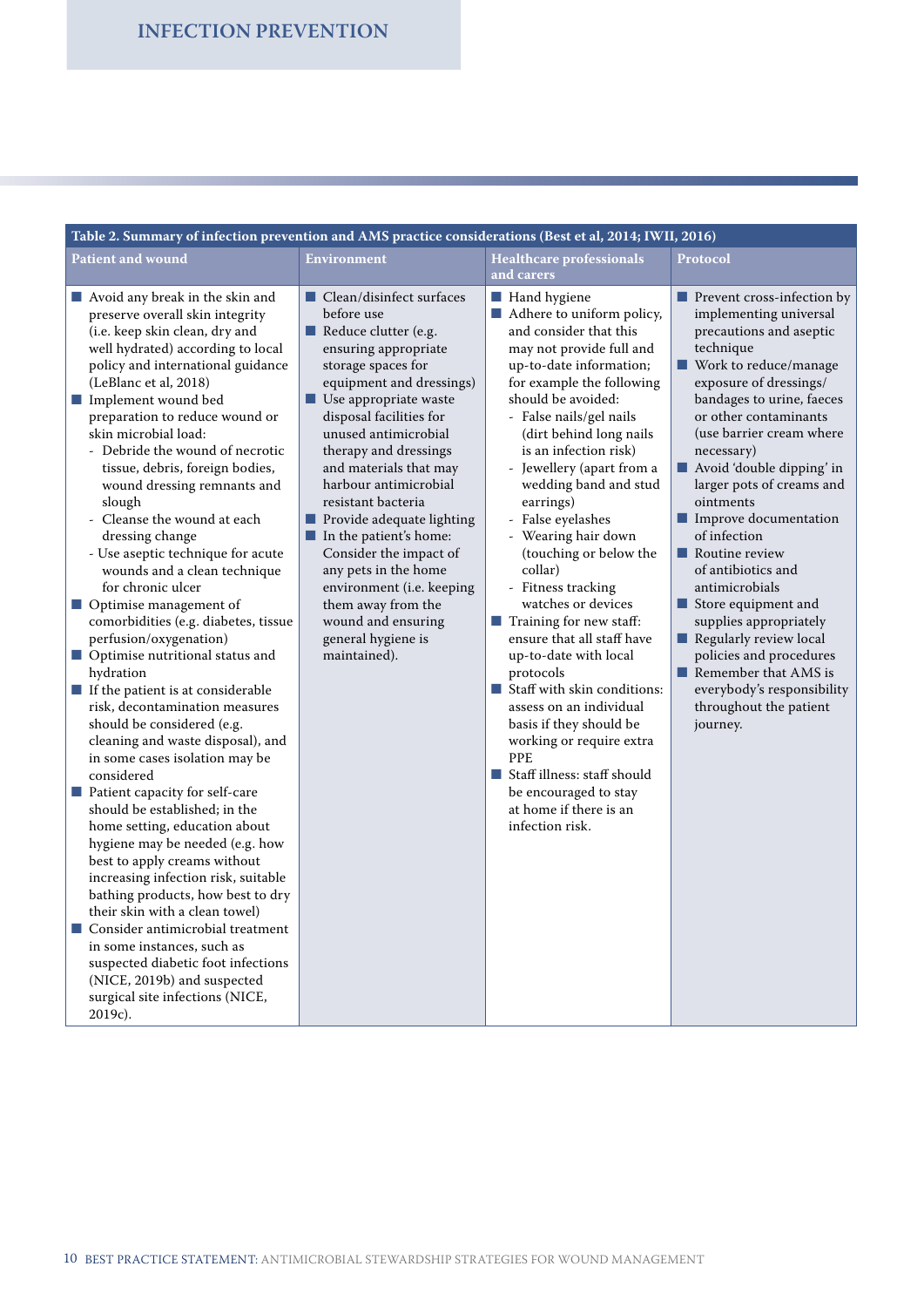## **Understanding the infection continuum**

People caring for patients with, or at risk of, a wound need to be able to recognise the signs and symptoms of wound infection. Occurrence of wound/ skin infections should be monitored, reported and investigated.

### **Best Practice Statement**

Your healthcare

professional should advise you on the signs to look out for in case your wound becomes infected (e.g. warmth, swelling, new or increasing pain, increasing odour coming from the wound) and when you need to seek urgent clinical attention (e.g. lethargy, loss of appetite, fever).

### **Patient expectation**

Wound infection is a clinical challenge that can delay healing. The infection continuum describes the relationship between increasing microbial virulence and the clinical response invoked within the patient. The continuum encourages vigilance to encourage early identification to trigger when intervention is required (Figure 3; IWII, 2016). Table 3 describes the signs and symptoms associated with each stage of the infection continuum.

#### **STAGES OF THE INFECTION CONTINUUM Contamination**

Wound contamination is the presence of non-proliferating micro-organisms within a wound at a level that does not evoke a host response. All open wounds are contaminated with endogenous and exogenous microbial sources caused by environmental exposure and the patient's natural skin flora (Sibbald et al, 2003). Unless the host defences are compromised, the host immune system will respond swiftly to destroy bacteria. Vigilance is required, but antimicrobials are not indicated at this stage.

#### **Colonisation**

Colonisation refers to the presence of micro-organisms in the wound that have undergone some proliferation, but there is no host reaction. Microbial growth occurs, but at a level that is non-critical and wound healing is not delayed or impeded (IWII, 2016).

#### **Local wound infection**

Wound infections are caused by the multiplication of micro-organisms in the wound of a susceptible patient at a rate that the host defences are unable to overcome the micro-organism in the wound. Intervention is generally required to assist the host defences in destroying invading micro-organisms. Microorganisms can enter into wounds in a number of ways:

- **Direct contact** transfer from surgical equipment or the hands
- **Airborne dispersal** surrounding air contaminated with micro-organisms that deposit onto the wound
- **Self-contamination** physical migration of the patient's own endogenous flora, which is present on the skin, mucous membranes or gastrointestinal tract.



**Figure 3: Infection continuum (IWII, 2016)**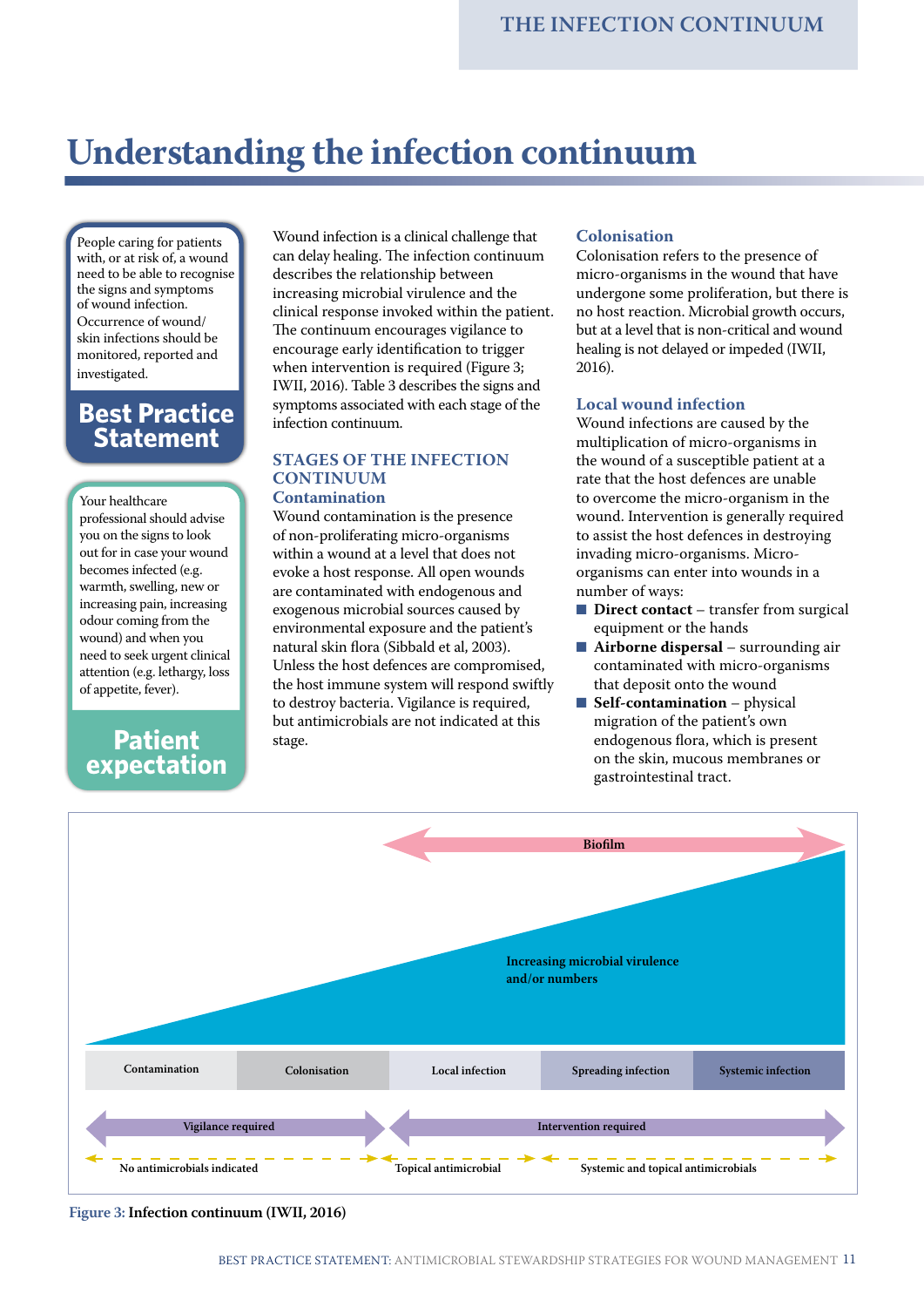| Table 3. Signs and symptoms associated with stages of the wound infection continuum (IWII, 2016)                                                                                                                                                                                                                                                        |                                                                                                                                            |                                                                                                                                                                                                                                                                                                                                                                                       |                                                                                                                                                                                                                                                                                     |                                                                                                                                                                                                                                                                                                                                             |                                                           |
|---------------------------------------------------------------------------------------------------------------------------------------------------------------------------------------------------------------------------------------------------------------------------------------------------------------------------------------------------------|--------------------------------------------------------------------------------------------------------------------------------------------|---------------------------------------------------------------------------------------------------------------------------------------------------------------------------------------------------------------------------------------------------------------------------------------------------------------------------------------------------------------------------------------|-------------------------------------------------------------------------------------------------------------------------------------------------------------------------------------------------------------------------------------------------------------------------------------|---------------------------------------------------------------------------------------------------------------------------------------------------------------------------------------------------------------------------------------------------------------------------------------------------------------------------------------------|-----------------------------------------------------------|
| <b>Contamination</b>                                                                                                                                                                                                                                                                                                                                    | Colonisation                                                                                                                               | <b>Local infection</b>                                                                                                                                                                                                                                                                                                                                                                |                                                                                                                                                                                                                                                                                     | Spreading infection                                                                                                                                                                                                                                                                                                                         | Systemic infection                                        |
| All wounds may<br>acquire micro-<br>organisms. If suitable<br>nutritive and physical<br>conditions are not<br>available for each<br>microbial species, or<br>they are not able to<br>successfully evade<br>host defences, they<br>will not multiply or<br>persist; their presence<br>is therefore only<br>transient and wound<br>healing is not delayed | Microbial<br>species<br>successfully<br>grow and<br>divide, but<br>do not cause<br>damage to<br>the host or<br>initiate wound<br>infection | Covert (subtle) signs of local<br>infection:<br>$\blacksquare$ Hypergranulation<br>(excessive 'vascular'<br>tissue)<br>Bleeding, friable<br>granulation tissue<br>Epithelial bridging<br>and pocketing in<br>granulation tissue<br>Wound breakdown and<br>enlargement<br>Delayed wound healing<br>beyond expectations<br>$\blacksquare$ New or increasing pain<br>Increasing malodour | Overt (classic) signs of<br>local infection:<br>$\blacksquare$ Erythema<br>$\blacksquare$ Local warmth<br>$\blacksquare$ Swelling<br>Purulent<br>discharge<br>Delayed wound<br>healing beyond<br>expectations<br>$\blacksquare$ New or<br>increasing pain<br>Increasing<br>malodour | $\blacksquare$ Extending in<br>duration<br>$+/-$ erythema<br>$\blacksquare$ Lymphangitis<br>$\blacksquare$ Crepitus<br>■ Wound<br>breakdown/<br>dehiscence<br>with or without<br>satellite lesions<br>Malaise/<br>lethargy or non-<br>specific general<br>deterioration<br>Loss of appetite<br>Inflammation.<br>swelling of<br>lymph glands | Severe sepsis<br>Septic shock<br>Organ failure<br>□ Death |

#### **Box 3. Clinical indicators of biofilm (IWII, 2016)**

- Failure to respond to antibiotic/ antimicrobial treatment
- Recurrence of delayed healing on cessation of antibiotic/ antimicrobial treatment
- Increased exudate/ moisture
- Low-level chronic inflammation
- Low-level erythema Poor granulation/ friable
- hypergranulation Wound breakdown
- and enlargement

#### **Biofilm**

It is now widely accepted that biofilm is present in 70–100% of chronic wounds (Malone et al, 2017). However, identification and management of biofilm remains a complex task. A biofilm is an aggregated community of slow-growing bacteria that are tolerant to host defences and to antimicrobial treatment (Schultz et al, 2017). Their altered metabolism, umbrella-like protective matrix and altered low-oxygen microenvironment increases their tolerance to antimicrobials (WUWHS, 2020b). Biofilms are often polymicrobial, involving clusters of different types of bacterial cells growing at different rates, which are challenging to treat. Biofilms are not visible to the naked eye and can be difficult to confirm unless a biopsy is taken and visualised by microscopy, therefore, there are subtle clinical indicators of biofilm that are relied upon for diagnosis (Box 3).

#### **Spreading and systemic infection**

Spreading infection describes the invasion of the surrounding tissue by microorganisms that have spread from the wound to deep tissue, muscle, fascia, organs or body cavities. Micro-organisms spread via the vascular or lymphatic system and can spread to the whole body. If systemic or spreading infection is

present, antibiotic therapy must be started immediately while awaiting culture results. A sample/wound swab must be taken to determine the bacteria present and guide appropriate antibiotic use (Lipsky et al, 2016). The therapy should be reviewed and revised based on clinical response and microbiological culture/susceptibility results.

#### **Red flag: acute deterioration or sepsis**

Sepsis is a rare, but potentially fatal, condition. Recognising and treating infection early, before sepsis develops, is vital. If the patient looks ill, has triggered the National Early Warning Score (pulse, blood pressure, respiratory rate, oxygen levels, temperature and conscious level), or there are signs of infection – then the patient should be screened for sepsis (Royal College of Physicians, 2017).

Patients and their carers and/or families should be made aware of the symptoms of sepsis so that they can seek urgent medical attention (Box 4). Urgent action includes immediate, high-level resuscitation with fluids, oxygen and systemic antibiotic therapy (IWII, 2016).

#### **DIAGNOSIS**

Diagnosis using gold standard methods should be mandatory prior to initiation of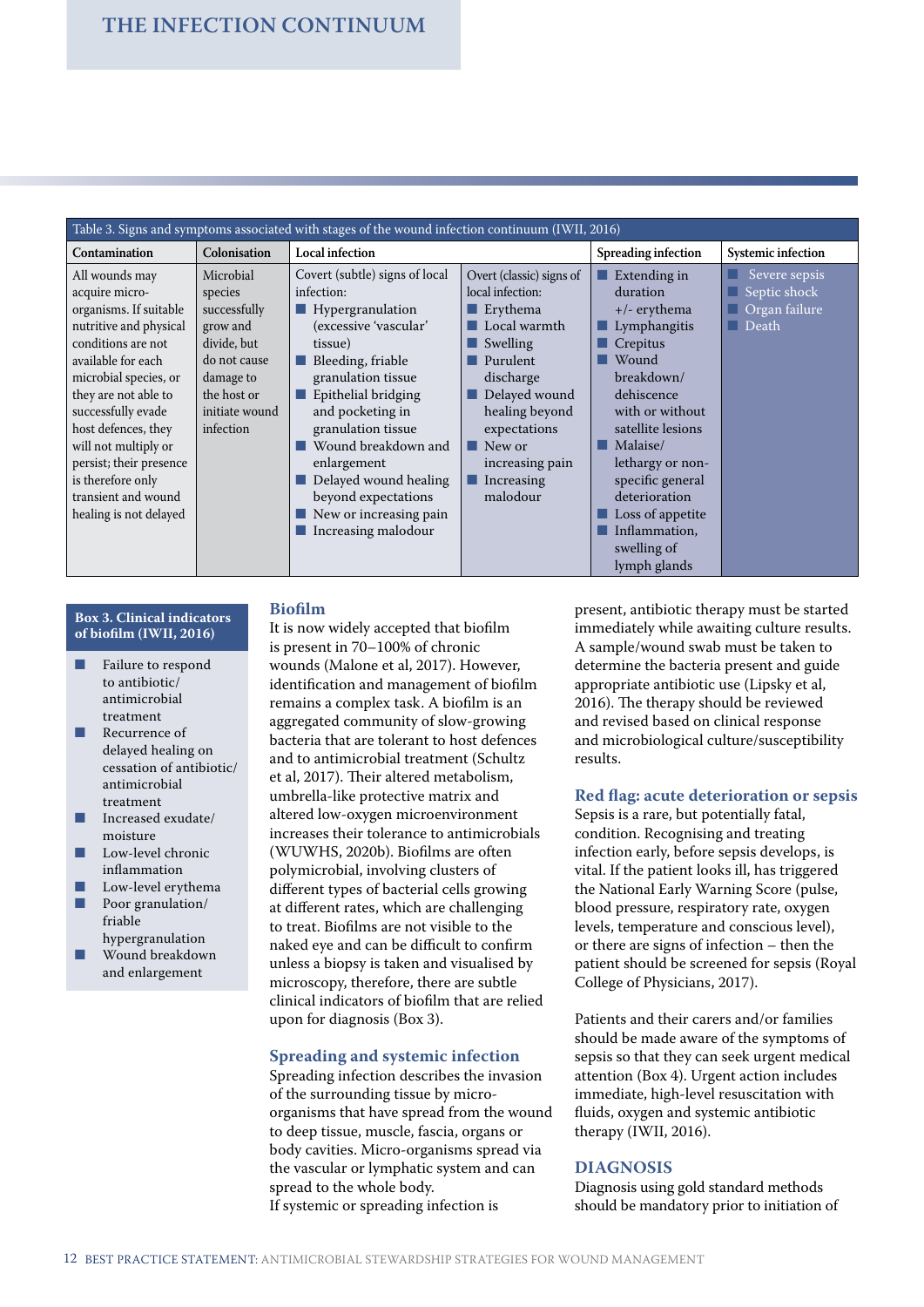#### **Box 4. Symptoms of sepsis**

**Seek medical help urgently if you (or another adult) develop any of these signs:**

- **Slurred speech or confusion**
- **Extreme shivering or muscle pain**
- **Passing no urine (in a day)**
- **Severe breathlessness**
- It feels like you're going to die
- Skin mottled or discoloured

Visit the Sepsis Trust website for more information: www.sepsistrust.org

antibiotics; however, approaches to infection diagnosis depend on clinical expertise and locally available methods. These may include: bedside assessment of the clinical signs and symptoms of each stage of the infection continuum, surface wound swabbing (e.g. the Levine technique), the use of point-of-care digital devices, or wound biopsy.

There is ongoing debate on the accuracy of available methods. Recent evidence suggests that point-of-care digital diagnostic devices may yield more accurate results (Serena et al, 2019), but these devices require clinical expertise and are not always locally available.

Diagnosis of wound infection should combine the clinician's professional judgement and the clinical presentation of the wound and patient.

#### **Role of swabbing and sampling**

Wound swabbing is a simple, convenient, widely available and non-invasive procedure, but it is not a tool that can be used to diagnose in isolation. Swabbing guides antibiotic selection against the organisms causing the clinical signs of infection – it does not determine whether infection is present or not.

Routine swabbing in the absence of clinical indicators of infection is neither helpful nor cost-effective. Therefore, careful consideration of whether swabbing should be conducted is paramount. Box 5 includes questions to consider when deciding whether to swab the wound bed.

#### **Box 5. Questions to consider when deciding whether to swab (Everett et al, 2018)**

- Is the current therapy appropriate based on the last results?
- Has the therapy had time to work (2–3 days)?
- Is there deterioration? If so, is this deterioration deep (i.e. is a tissue sample required at theatre level)?
- Are there signs of spreading or systemic infection?

If swabbing is indicated, the Levine technique should be used over the 'Z' technique (Angel et al, 2011). The Levine technique involves rotating the swab whilst pressing lightly over a 1cm2 area of the wound; the Z technique involves rotating the swab between the fingers in a zigzag fashion across the wound without touching its edge.

Once the sample has been collected it should be labelled with the patient identification details, date and time of the sample and wound site and sent as quickly as possible to the laboratory as per local protocol.

#### **Interpreting results**

Most laboratories will provide information on the bacteria cultured from a wound swab, the number of organisms grown (either quantitatively or semi-quantitatively), and the antibiotic susceptibility of the grown organisms, which should guide treatment.

A swab will always identify the presence of micro-organisms (Cooper, 2010). The presence of an organism in an infected wound does not necessarily mean that it has caused the infection, and in practice it is not possible to differentiate between pathogenic and non-pathogenic organisms.

Bacterial infection with multiple species produces a synergistic effect, leading to increased production of virulence factors and greater delays in healing, suggestive of biofilm. The most common causative organisms associated with wound infections include *S. aureus/*MRSA*, Streptococcus pyogenes*, *Enterococci* and *P. aeruginosa*.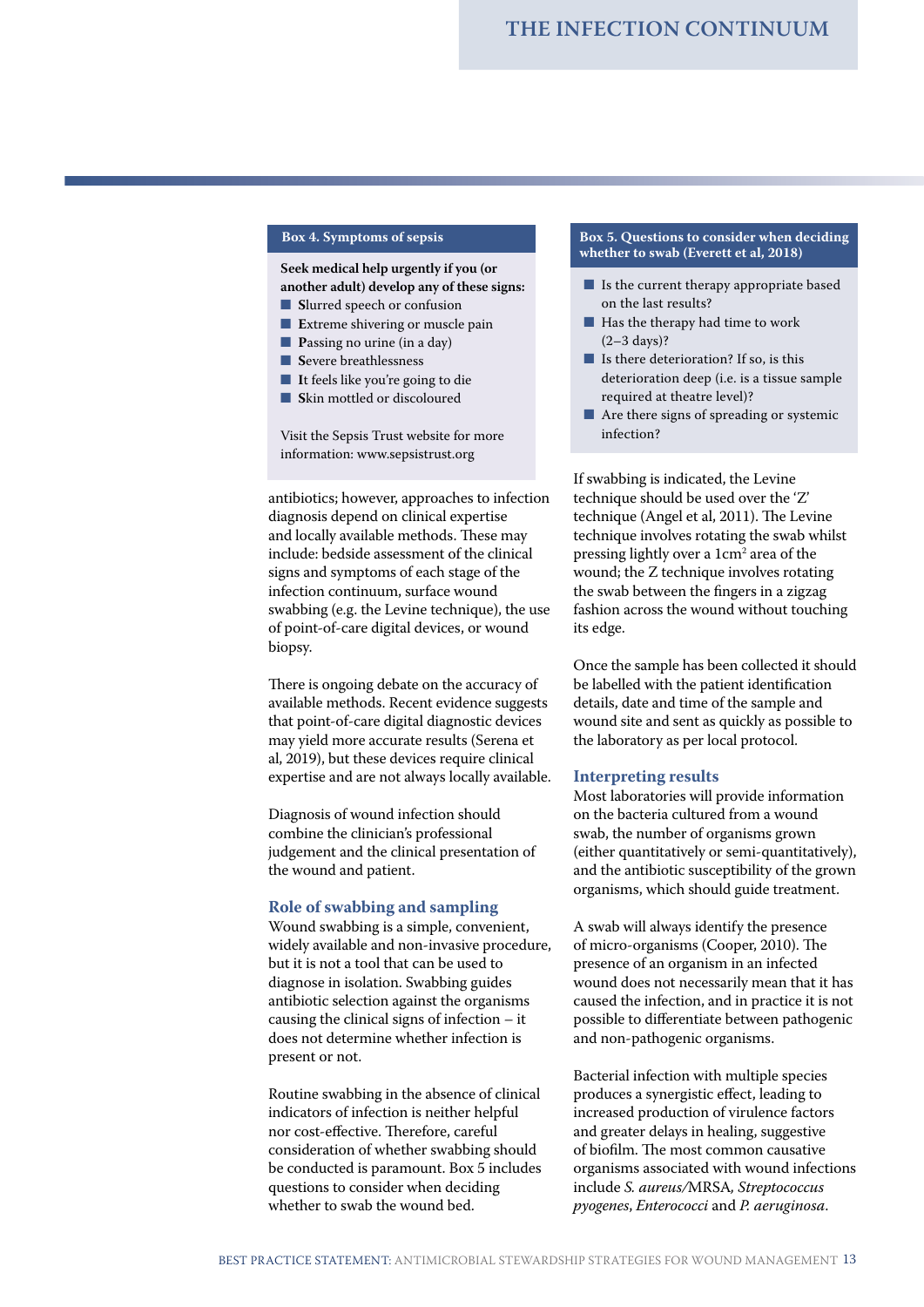## **Antimicrobial treatment selection**

All staff caring for people with wounds should be aware of how to manage wound infection according to local protocol. There should be regular review of antimicrobial treatment. Frequent comprehensive reassessment of the patient and wound should be undertaken to identify whether changes to the management strategy are required.

### **Best Practice Statement**

Your healthcare professional should explain if you have a wound infection, and how to follow your treatment correctly (especially if you are prescribed antibiotics). During your consultations, you should expect to have your medication(s) and or dressing(s) reviewed to check that they are working correctly and are still required. If you are prescribed antibiotics, you should finish the course.

## **Patient expectation**

#### **Box 6. 'Five Rights' of drug administration**

- 1. Right patient
- 2. Right drug
- 3. Right time
- 4. Right dose
- 5. Right route

The clinician must undertake and document a holistic assessment of the patient, wound and the wound care environment, in order to guide antimicrobial treatment (Wounds UK, 2018). If a bacterial cause for a spreading or systemic infection is suspected, appropriate microbiological investigations should be started to identify the type of micro-organism. The use of antibiotics must comply with local AMS policies (Sandy-Hodgetts et al, 2020).

#### **FIVE RIGHTS**

The 'Five Rights' of drug administration are a crucial component in medication safety, particularly antibiotics (Box 6). Here, the 'Five Rights' have been adapted for the appropriate prescribing of topical antimicrobials in wound care:

- **1.** Right diagnosis and care plan.
- **2.** Right antimicrobial and delivery system.
- **3.** Right time to initiate antimicrobial
- treatment. **4.** Right antimicrobial dose.
- **5.** Right duration of antimicrobial treatment.

#### **1. Right diagnosis and care plan**

Comprehensive assessment of the individual and their wound aids early detection and timely and correct treatment of infection. Following diagnosis, the care plan should include the following principles for effective management of wound infection (IWII, 2016):

- Optimisation of the individual host response considering patient factors that increase risk for infection. Table 1, page 9, outlines factors that are associated with increased risk of infection.
- Reduction of the wound microbial load (e.g. wound bed preparation, care to the surrounding skin, antimicrobial and dressing selection).
- Promotion of environmental infection prevention measures.
- Regular reassessment.

Ensure the prescription is individualised to the patient following thorough assessment of the wound and patient (including any

allergies). The patient should understand why treatment has been prescribed (i.e. explain the rationale behind treatment decisions, with a focus on shared decisionmaking) so that they engage with their treatment. Any adverse reactions should be monitored, recorded and reported.

#### **2. Right antimicrobial and delivery system**

Choice of drug or dressing should be made according to data on pharmacology, microbiology, clinical experience, economy, local availability and local AMS protocol. The *Summary of antimicrobial prescribing guidance – managing common infections* by NICE and PHE (2019) should be followed to select the antimicrobial agent, dosage and duration for leg ulcer infection, cellulitis and erysipelas, and diabetic foot infections. Box 7 explains the different types of antimicrobial agents.

#### **Box 7. Antimicrobials, antibiotics and antiseptics (Nankervis et al, 2016)**

Antimicrobials refer to a group of agents that aim to reduce the possibility of infection and sepsis.

- Antibiotics are often derived from soildwelling bacteria. As bacteria produce most antibiotics they have evolved mechanisms of resistance and these make their way from environment to clinic. Antibiotics can kill bacteria (bactericidal) or prevent their multiplication (bacteriostatic).
- Antiseptics are applied to the skin but not absorbed significantly. They reduce the possibility of infection.

#### **Antibiotics**

Antibiotic misuse in wound care occurs because of diagnostic uncertainty concerning the presence of a bacterial infection, lack of knowledge of lower limb infections (e.g. bilateral lower limb cellulitis, also known as red leg, can be often mistaken for infection), clinicians' fear of achieving unfavourable patient outcomes and patient demand (Roberts et al, 2017).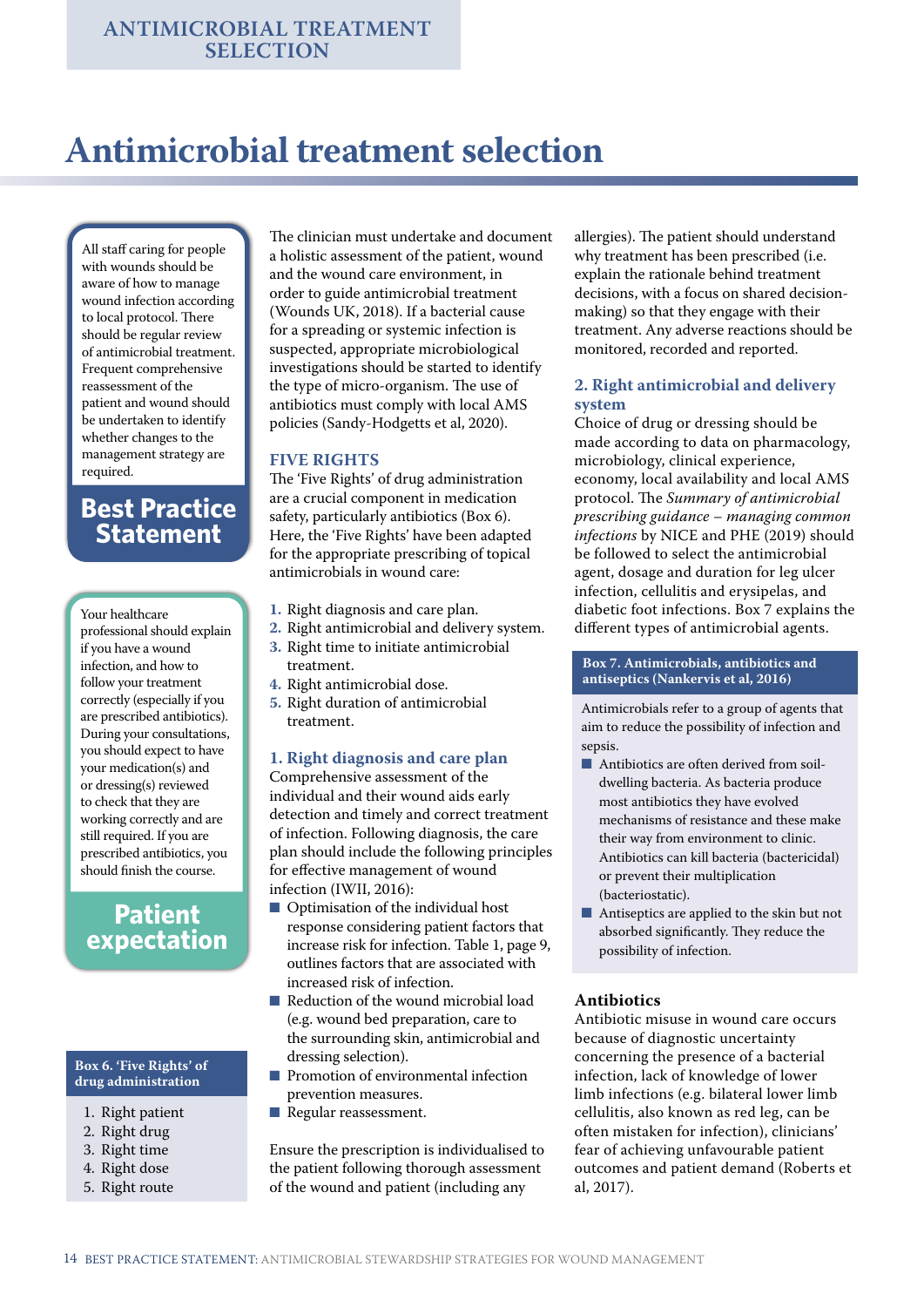Systemic antibiotics should be reserved for the treatment of serious bacterial infections in high-risk patients when other treatment options are ineffective or not available. The antibiotic selected should be specifically focused to the micro-organism and administered for the shortest duration possible (Lipsky et al, 2016). Also, switching from intravenous to oral therapy as soon as patients are clinically stable can reduce the length of hospitalisation, thus reducing the risk of hospital-acquired complications, and reducing associated costs (Cyriac et al, 2014; Eckmann et al, 2014).

The only topical antibiotics recommended for wound infections are mupirocin, fusidic acid and metronidazole, and these should be used in limited situations subject to local policy (NICE, 2019a). Box 8 provides practical guidance for patients receiving antibiotic treatment.

#### **Box 8. Practical guidance for patients receiving antibiotic treatment**

- If you are taking your antibiotics as prescribed and develop symptoms such as fever, rash, upset stomach, lethargy or confusion, you should contact a healthcare professional.
- You will need to read the patient information and follow the instruction, such as when to take your medication, if it should be taken with or without food, what to do if you miss a dose, possible side effects, when to seek help.
- If you do not intend to finish the prescribed dose, seek advice from a healthcare professional.

**Myth: If you are feeling better, you do not need to take the rest of your antibiotics. Truth: You should complete the prescribed course of antibiotics as per the patient information leaflet.**

#### **Antiseptics**

In wound care, antibiotic-resistant bacteria present a serious issue, necessitating the consideration of alternatives to antibiotics, such as topical antiseptics. There is strong and growing evidence that antiseptics can be useful agents in attempts to reduce AMR but are under-used, particularly in the fields of wound care and surgical site management (Roberts et al, 2017).

Antiseptics are non-selective agents that are applied topically in order to stop growth or kill micro-organisms. They are relatively non-toxic and are not significantly absorbed through the skin, as such development of resistance to antiseptics is uncommon. Topical antiseptics are available in dressings, ointments, powders and cleansing solutions (e.g. silver, honey, iodine, octenidine dihydrochloride, polyhexamethylene biguanide [PHMB]).

#### **Dressings that have a physical mode of action**

Treatments for wound infection that do not involve the use of antibiotics, antimicrobials or antiseptics are essential to promote AMS practices (WUWHS, 2020b).

Cleansing lotions that contain surfactants loosen and remove surface debris and the associated microbial load. A surfactant reduces the surface tension holding debris (dried exudate, loose and devitalised mucous membrane) to the wound bed.

Products that offer an alternative approach to the management of increasing bacterial load in chronic wounds, such as dressings with a physical mode of action are effective in wound bio-burden management as there is no risk of bacteria developing resistance (Frykberg and Banks, 2015; Ousey and Chadwick, 2019).

Dressings coated in a fatty acid derivative irreversibly bind to bacteria and sequester their activity. As there is no risk of bacteria developing resistance, these dressings may be used prophylactically, but are best used on unclean, colonised or infected exuding wounds (Ousey and Chadwick, 2019).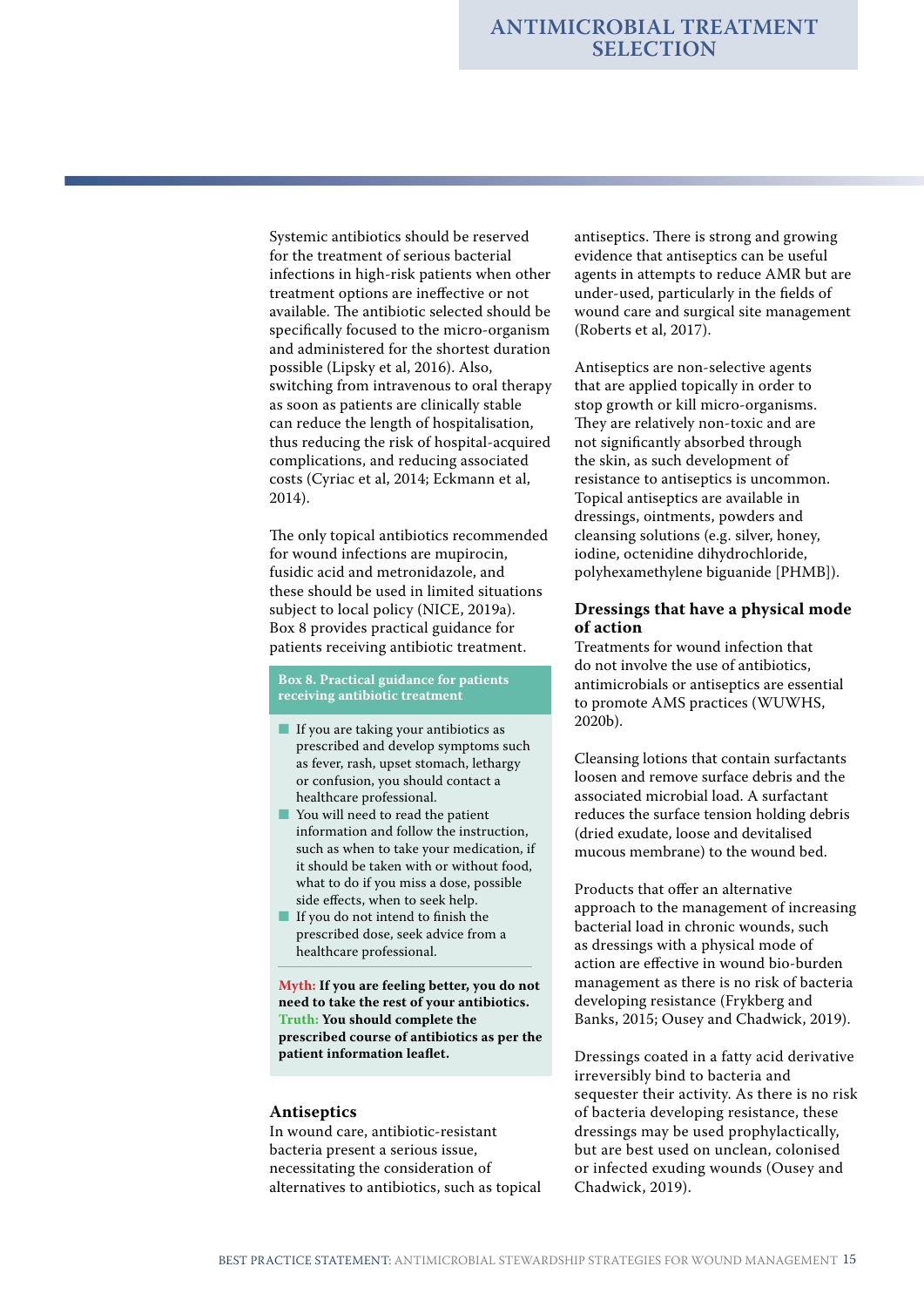# **Box 9. Two-week**

**challenge (Ayello et al, 2012; IWII, 2016)**

Appropriate duration of antimicrobial treatment is an area of debate, with longer duration being associated with a heightened risk of inducing microbial resistance. The use of a highly effective antimicrobial is required for shorter duration treatments to kill bacteria, thereby minimising the risk of inducing microbial resistance.

Antimicrobial dressings are recommended to be used for a minimum of 2 weeks' duration. After 2 weeks, re-evaluate and either:

(1) discontinue if signs and symptoms of infection have resolved (2) continue with the antimicrobial if the wound is progressing but there are still signs and symptoms (3) consider an alternative antimicrobial if there is no improvement and refer to a wound care specialist.

#### **3. Right time to initiate antimicrobial treatment**

The presence of clinical signs and symptoms of infection and indicators of biofilm (Table 3 and Box 3) and local protocol determine when antimicrobial treatment is initiated. Antimicrobial agents should not be routinely used as a precautionary measure if the wound is not clinically infected. However, there are some instances where antimicrobial treatment is indicated if infection is suspected**:**

#### **Suspected diabetic foot infections:**

There are no convincing data to support the concept that prescribing antibiotic therapy for clinically non-infected ulcers either accelerates healing or reduces the risk of developing clinically apparent infection (Abbas et al, 2015). NICE (2019b) recommends to start antibiotic treatment for people with suspected diabetic foot infection as soon as possible. Take samples from the base of the debrided wound for microbiological testing before, or as close as possible to, the start of antibiotic treatment (NICE, 2019c). If a swab at the base of the wound cannot be obtained, take a deep swab because it may provide useful information on the choice of antibiotic treatment.

#### **Myth: People with diabetes should always use an antimicrobial solution to wash their feet.**

**Truth: A person with diabetes who is at risk of foot ulceration should inspect both feet and the inside of their shoes daily; wash the feet daily (with careful drying, particularly between the toes); use emollients to lubricate dry skin; cut toe nails straight across; and, avoid using chemical agents or plasters or any other technique to remove callus or corns (Bus et al, 2019).**

**Surgical site infection:** Prophylactic antibiotic therapy is usually given as a single dose at induction of anaesthesia, but should not be continued after surgery (WHO, 2018). NICE (2019c) recommends that when a surgical site infection is

suspected due to the presence of cellulitis, either by a new infection or an infection caused by treatment failure, the patient should be given an antibiotic that covers the likely causative organisms and considers the results of microbiological tests. The Best Practice Statement *Post-operative wound care – reducing the risk of surgical site infection* provides guidance on strategies that promote AMS (Wounds UK, 2020).

#### **4. Right antimicrobial dose**

Wound care products and dressings may have different amounts of the active ingredient and have different release mechanisms which make them more or less readily available, such as povidine iodine and cadexomer iodine. For oral antibiotics, there are NICE and PHE (2019) guidelines to guide prescription of common infections, including diabetic foot infections, leg ulcers, and cellulitis and erysipelas. Local protocols and pathways should be in place to advise based on product availability.

#### **5. Right duration of antimicrobial treatment**

If antibiotics are prescribed, the course should be completed to avoid infection reoccurrence and to reduce the risk of the bacteria becoming resistant to the antibiotics. If the patient does not intend to finish the course, they should be advised to contact the prescriber. If there is no response or improvement after the designated duration of antimicrobial treatment, management needs to be reviewed as per local protocol. The 'twoweek' challenge guides the appropriate duration of antimicrobial treatment and reassessment (Box 9).

A wound that does not progress and remains chronic could be indicative of the presence of biofilm. Antimicrobial failure and recurrence of delayed healing on cessation of antimicrobial treatment are well-established clinical indicators of the presence of biofilm (Box 3; IWII, 2016). If the clinical indicators of biofilm are present, this may indicate a different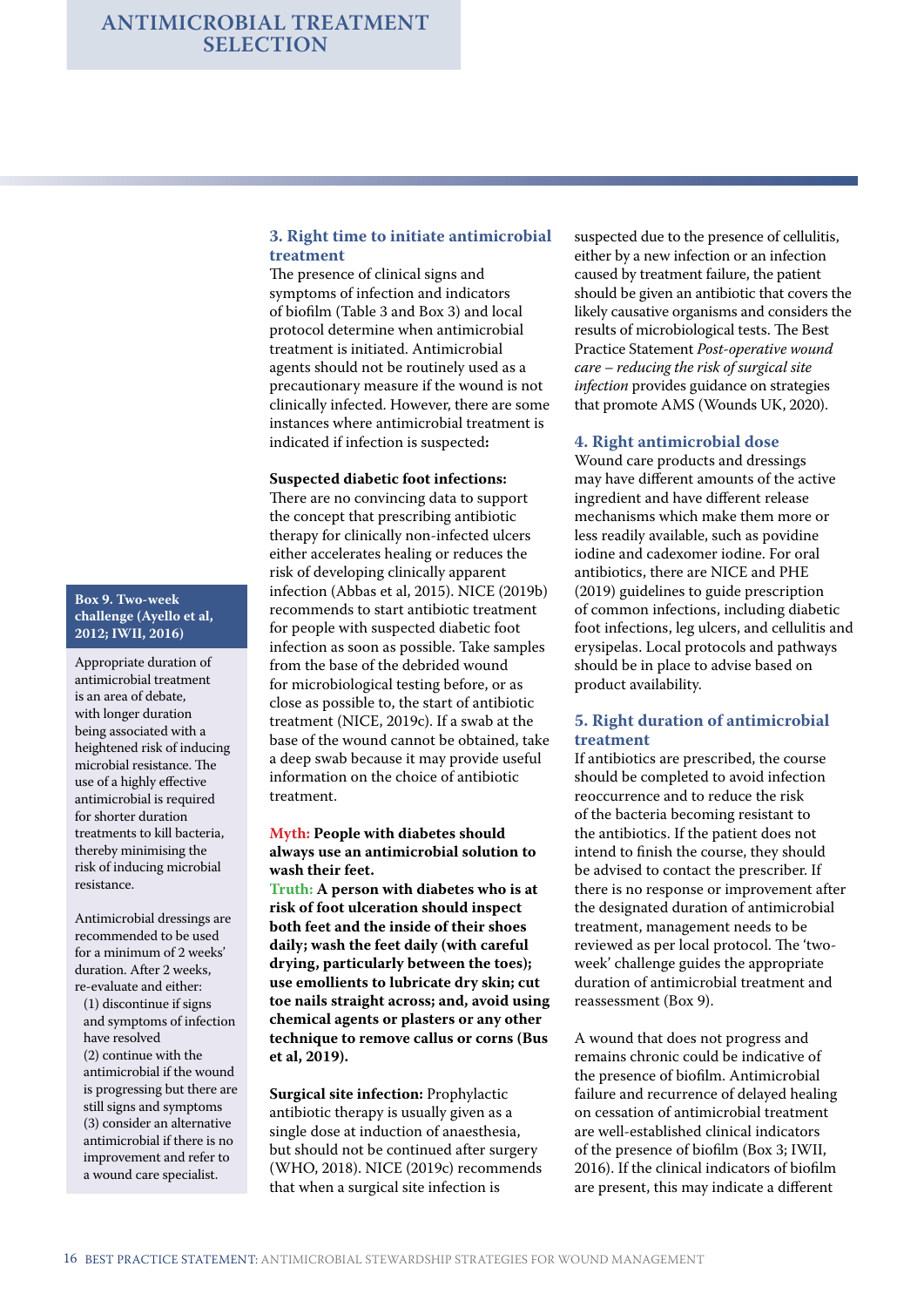management approach is required, including:

- Debridement to physically disrupt and expose the micro-organisms to make them vulnerable to the effects of topical antiseptics and systemic antibiotics.
- Cleansing to remove any residual debris and antimicrobial intervention against exposed bacteria and residual biofilm.
- Use of an antimicrobial with proven effect against mature biofilms in clinical practice or a dressing with a physical mode of action.

Reassessment should also be triggered if the condition of the wound (Table 4; Wounds UK, 2018) or patient deteriorates (e.g. they develop an acute medical condition or an existing comorbidity worsens).

Figure 4 is a pathway to guide the use of antimicrobial treatment for patients with wounds with or without infection risk.

| Parameter                              | Change that may indicate:                                                                                                               |                                                                                                                                                                |  |  |
|----------------------------------------|-----------------------------------------------------------------------------------------------------------------------------------------|----------------------------------------------------------------------------------------------------------------------------------------------------------------|--|--|
|                                        | Improvement                                                                                                                             | Deterioration                                                                                                                                                  |  |  |
| Wound bed                              | Increased amount of granulation<br>tissue<br>Decreased amount of slough/<br>a a s<br>necrotic tissue<br>Reduction in wound area/volume* | ■ Increased amount of slough/necrotic<br>tissue<br>Decreased amount of granulation<br>tissue<br>Granulation tissue is friable<br>Increase in wound area/volume |  |  |
| Exudate                                | ■ Levels usually decrease as the wound<br>heals<br>Changed to clear if previously cloudy                                                | Increased level<br>. .<br>Changed from clear to discoloured<br>Change in consistency, e.g. thinner<br>. .<br>to thicker                                        |  |  |
| Periwound<br>skin                      | Reduction, if present, of:<br>- Maceration/excoriation<br>- Erythema<br>- Swelling                                                      | Development, or increase in extent, of:<br>- Maceration/excoriation<br>- Erythema<br>- Swelling                                                                |  |  |
| Odour                                  | Less noticeable or resolved if<br>previously an issue                                                                                   | Development, change in or<br>worsening of unpleasant odour                                                                                                     |  |  |
| Wound-<br>related<br>pain <sup>+</sup> | Reduced level or frequency                                                                                                              | Development, change in nature and/<br>or increase in level of paint                                                                                            |  |  |

photographs and measuring the wound helps to identify if the wound is improving. †Patients with a diabetic foot ulcer and neuropathy may not experience pain; a patient with sudden onset of pain should be referred urgently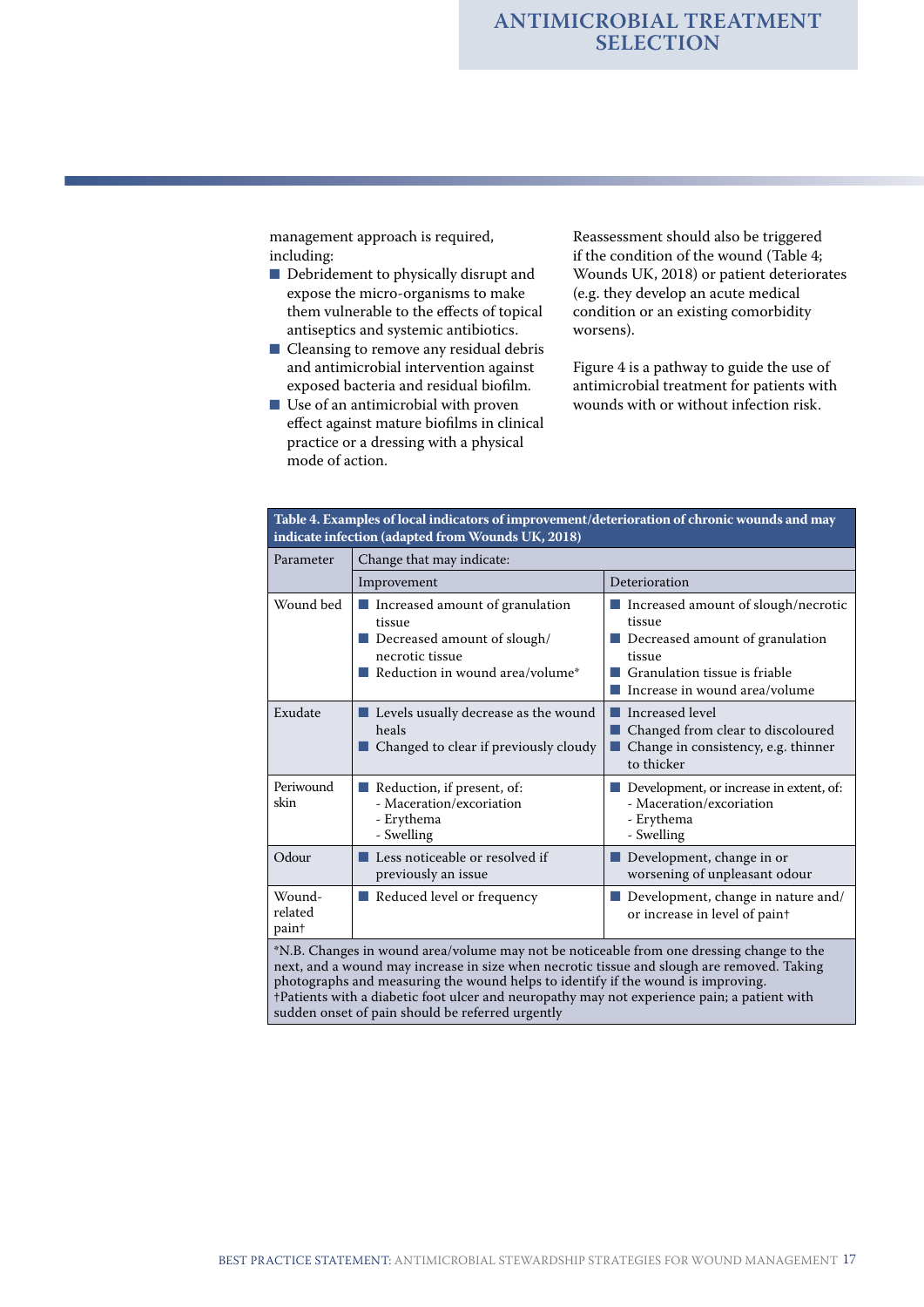#### **ANTIMICROBIAL TREATMENT SELECTION**

**Assess the patient and their comorbidities, wound(s), skin and environment to identify factors that may impact on infection. Comprehensive reassessment and reviews will guide if changes to the management plan are required.**



**Figure 4: Pathway to guide management of patients with wounds with or without infection risk considering the principles of antimicrobial stewardship. IV=intravenous**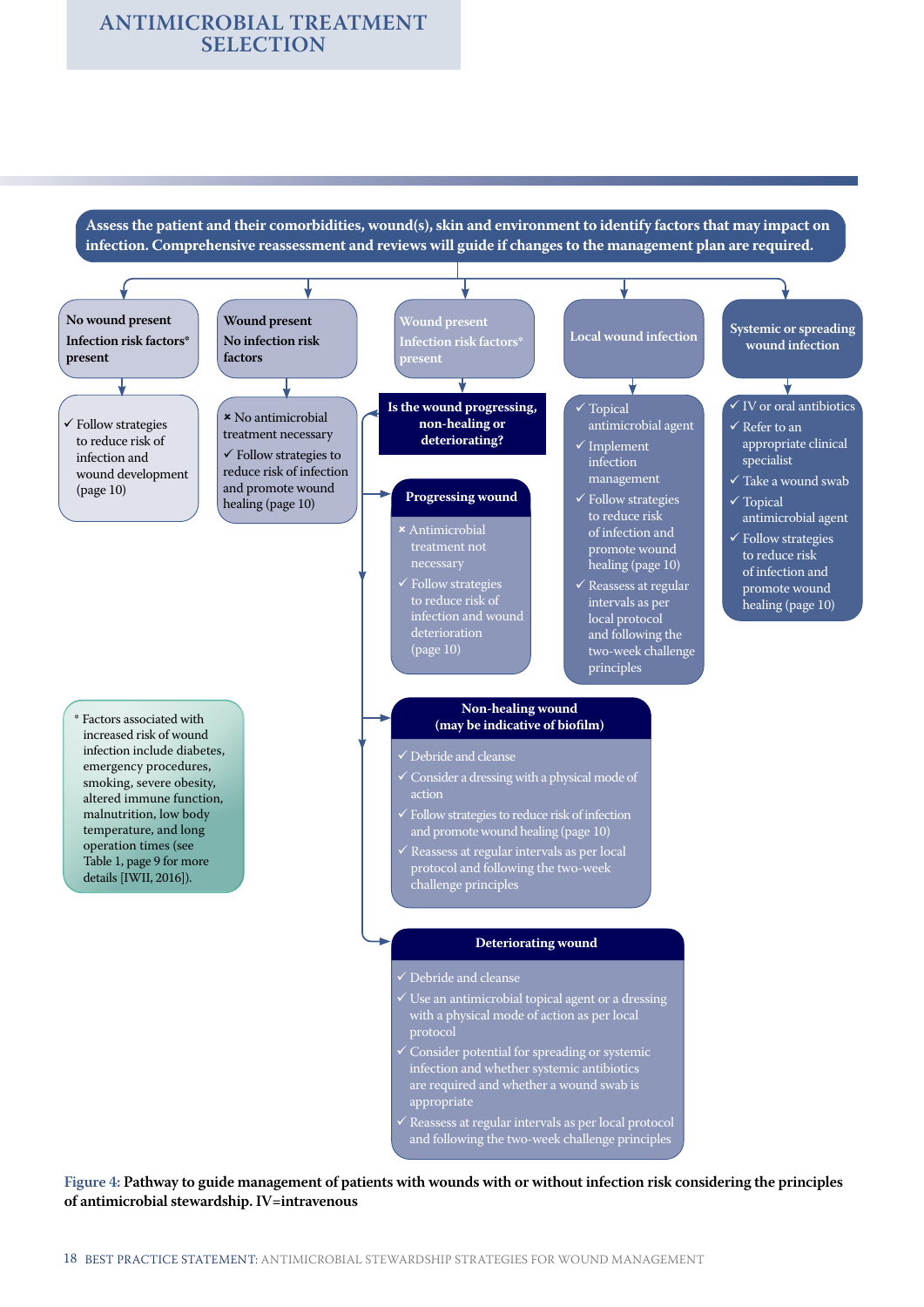## **Take-home messages**

#### **TAKE-HOME MESSAGES**

- $\blacksquare$  AMS encompasses all members of the multidisciplinary team. Equipping nonwound care specialists and patients with tools to support AMS practices can establish consistency across care settings.
- Combating AMR requires a multi-modal approach led by education and understanding of the infection continuum. Early identification of infection will lead to faster and more effective treatment. Training and education to improve the confidence of healthcare professionals to understand and identify the signs of infection is a must.
- If infection is suspected, appropriate microbiological investigations should be used to identify the cause. Point-of-care diagnostic devices, such as MolecuLight (MolecuLight Inc), may offer a more accurate way to identify pathogenesis before there are clinical signs and symptoms of infection (Serena et al, 2019). Such devices are currently not widely available across the UK.
- There needs to be environment that fosters behavioural change with a focus on the back-to-basics approach of infection prevention. Simple pathways that combine the back-to-basics approach with advanced wound care, such as Figure 4, may help to guide care that is consistent with AMS strategies.
- For infection management, dressings that do not contain an active/pharmaceutical component and instead have a physical mode of action to reduce bacterial load offer an ideal option in the drive to promote AMS practices (Ousey and Chadwick, 2019).
- Where possible, patient-reported outcomes must be tracked, reported and published to identify the AMS practices that are successful.
- Shared education, support from industry, as well as shared decision making around AMR policies and procedures are fundamental to ensuring the impact of AMR is reduced and to understanding the most appropriate and sustainable method of wound management (Ousey and Blackburn, 2020).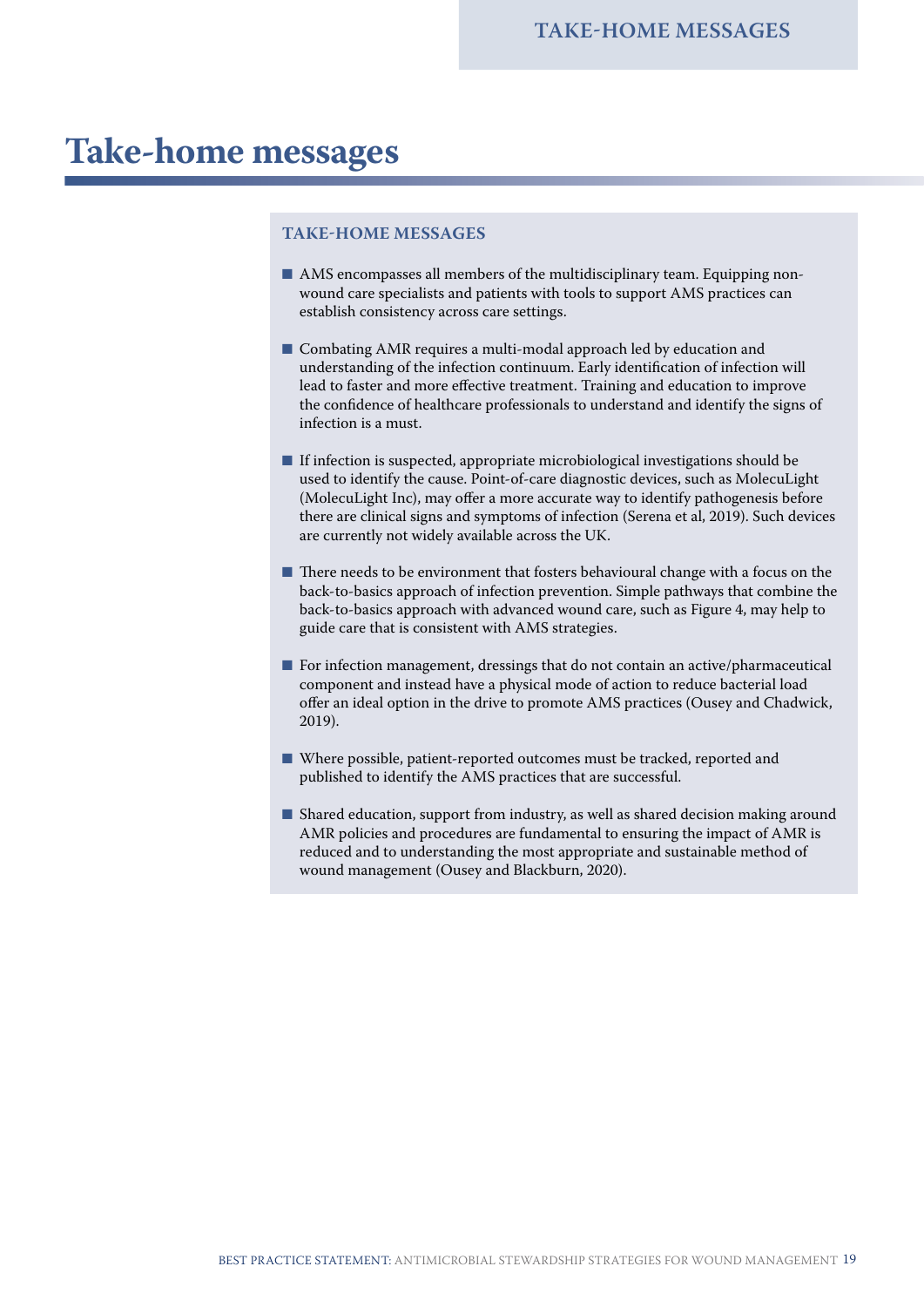## **References**

- Abbas M, Uckay I, Lipsky BA (2015) In diabetic foot infections antibiotics are to treat infection, not to heal wounds. *Expert Opin Pharmacother* 216: 821-32
- Adderley U (2020) National Wound Care Strategy Programme: looking at the impact of COVID-19. *Wounds UK* 16(2): 11
- Angel ED, Lloyd P, Carville K, Santamaria N (2011) The clinical efficacy of two semi-quantitative woundswabbing techniques in identifying the causative organism(s) in infected cutaneous wounds. *IntWound J* 8: 176–85
- Anjali R, Shanthakumar S (2019) Insights on the current status of occurrence and removal of antibiotics in wastewater by advanced oxidation processes. *J Environ Manage* 246: 51–62
- Ayello EA, Carville K, Fletcher J et al (2012) *International consensus. Appropriate use of silver dressings in wounds. An expert working group consensus.* London: Wounds International. Available at: www.woundsinternational.com
- Beeckman D et al (2020) *Best practice recommendations for holistic strategies to promote and maintain skin integrity.* Wounds International, London. Available at: https://www.woundsinternational.com/ resources/details/best-practice-recommendationsholistic-strategies-promote-and-maintain-skinintegrity (accessed 24.06.20)
- Best EL, Parnell P, Wilcox MH (2014) Microbiological comparison of hand-drying methods: the potential for contamination of the environment, user, and bystander. *J Hosp Infect* 88(4): 199–206
- Bus SA, Lavery LA, Monteiro-Soares M et al (2019) *IWGDF Guideline on the prevention of foot ulcers in persons with diabete*s. Available at: https:// iwgdfguidelines.org/guidelines/guidelines (accessed 28.07.20)
- Cooper R (2010) Ten top tips for taking a wound swab. *Wounds International* 1(3): 19–20
- Cooper R, Kirketerp-Møller K (2018) Non-antibiotic antimicrobial interventions and antimicrobial stewardship in wound care. *J Wound Care* 27(6): 355–77
- Cyriac JM, James E (2014) Switch over from intravenous to oral therapy: A concise overview. *J Pharmacol Pharmacother* 5(2): 83–7
- Eckmann C, Lawson W, Nathwani D et al (2014) Antibiotic treatment patterns across Europe in patients with complicated skin and softtissue infections due to Meticillin-resistant Staphylococcus Aureus: A plea for implementation of early switch and early discharge criteria. *Int J Antimicrob Agents* 44(1): 56–64
- Everett L, Morais C, Rochon M et al (2018) Early and repeated swabbing of surgical wounds: sternal incision specimen audit. *Wounds UK* 14(1): 26–32
- Frykberg RG, Banks J (2015) Challenges in the treatment of chronic wounds. *Adv Wound Care* 4(9): 560–82
- Gold NA, Avva U (2020) Alcohol Sanitizer. In: *StatPearls [Internet]*. StatPearls Publishing, Treasure Island, FL USA. Available from: https:// www.ncbi.nlm.nih.gov/books/NBK513254/ (accessed 13.02.20)
- Guest JF, Ayoub N, McIlwraith T et al (2015) Health economic burden that wounds impose on the National Health Service in the UK. *BMJ Open* 5(12): e009283

Hunt S (2018) *Made Easy: Management of self-harm* 

*wounds.* Wounds UK, London. Available at: https://www.wounds-uk.com/resources/details/ self-harm-made-easy (accessed 23.06.20)

- International Wound Infection Institute (IWII) (2016) *Wound infection in clinical practice*. Wounds International, London. Available at: https://www. woundsinternational.com/resources/details/ iwii-wound-infection-clinical-practice (accessed 24.03.20)
- Interagency Coordinating Group on Antimicrobial Resistance (2019) *No Time To Wait: Securing The Future From Drug-Resistant Infections. Report to the Secretary-General of the United Nations. Interagency Coordinating Group on Antimicrobial Resistance.* Available at: https://www.who. int/antimicrobial-resistance/interagencycoordination-group/final-report/en (accessed 01.04.20)
- Kramer A, Schwebke I, Kampf G (2006) How long do nosocomial pathogens persist on inanimate surfaces? A systematic review. *BMC Infect Dis* 16: 130
- LeBlanc K et al (2018) B*est practice recommendations for the prevention and management of skin tears in aged skin*. Wounds International, London. Available at: https://www.woundsinternational. com/resources/details/istap-best-practicerecommendations-prevention-and-managementskin-tears-aged-skin (accessed 24.06.20)
- Lipsky BA, Dryden M, Gottrup F et al (2016) Antimicrobial stewardship in wound care: a Position Paper from the British Society for Antimicrobial Chemotherapy and European Wound Management Association. *J Antimicrob Chemother* 71(11): 3026–35
- Malone M, Bjarnsholt T, McBain AJ et al (2017) The prevalence of biofilms in chronic wounds: a systematic review and meta-analysis of published data. *J Wound Care* 26(1):20-250
- McGow CJ (2019) Prescribing antibiotics "just in case" must be tackled to slow rise in antibiotic resistance *BMJ* 364 :l553
- Munita JM, Arias CA (2016) Mechanisms of antibiotic resistance *Microbiol Spectr* 4(2): 10: 1128
- Nankervis H, Thomas KS, Delamere FM et al (2016) Chapter 6: Antimicrobials including antibiotics, antiseptics and antifungal agents. In: *Scoping systematic review of treatments for eczema.* NIHR Journals Library, Southampton, UK. Available at: https://www.ncbi.nlm.nih.gov/books/NBK363143 (accessed 8.06.20)
- National Institute of Allergy and Infectious Disease (2011) *Causes of Antimicrobial (Drug) Resistance.* National Institute of Allergy and Infectious Disease, Maryland, United States
- Nazarko L (2016) *Good hygiene when dressing wounds.* Nursing in Practice. Available at: https://www. nursinginpractice.com/wound-care/good-hygienewhen-dressing-wounds (accessed 19.05.20)
- NICE (2014) *Infection prevention and control. Quality standard [QS61]*. NICE, London. Available at: https://www.nice.org.uk/guidance/qs61 (accessed 18.05.20)
- NICE (2015) *Antimicrobial stewardship: systems and processes for effective antimicrobial medicine use (NG15)*. NICE, London. Available at: https://www. nice.org.uk/guidance/ng15 (accessed 18.05.20)
- NICE (2017) *Healthcare-associated infections: prevention and control in primary and community care [CG139*]. NICE, London. Available at: https://

www.nice.org.uk/guidance/cg139 (accessed 10.06.20)

- NICE (2019a) *Leg ulcer infection: antimicrobial prescribing [NG152].* NICE, London. Available at: https://www.nice.org.uk/guidance/ng152 (accessed 12.05.20)
- NICE (2019b) *Diabetic foot problems: prevention and management [NG19]*. NICE, London. Available at: https://www.nice.org.uk/guidance/ng19 (accessed 31.03.20)
- NICE (2019c) *Surgical site infections: prevention and treatment [NG125].* NICE, London. Available at: https://www.nice.org.uk/guidance/ng125 (accessed 02.04.20)
- NICE, Public Health England (2019) *Summary of antimicrobial prescribing guidance – managing common infections (October 2019).* NICE, London. Available at: https://www.nice.org. uk/Media/Default/About/what-we-do/NICEguidance/antimicrobial%20guidance/summaryantimicrobial-prescribing-guidance.pdf (accessed 03.02.20)
- O'Neill J (2014) *A review on antimicrobial resistance. Tackling drug-resistant infections globally.* https:// tinyurl.com/zmylsav (accessed 17.08.2020)
- Ousey K, Chadwick P (2019) Bacterial-binding dressings in the management of wound healing and infection prevention: a narrative review. *JWound Care* 28(6): 370–82
- Ousey K, Blackburn J (2020) Understanding antimicrobial resistance and antimicrobial stewardship in wound management. *Wounds UK*  $16(2): 36-9$
- Public Health England (2019) *English Surveillance Programme for Antimicrobial Utilisation and Resistance (ESPAUR) Report 2018–2019.* PHE, London
- Roberts CD, Leaper DJ, Assadian O (2017) The role of topical antiseptic agents within antimicrobial stewardship strategies for prevention and treatment of surgical site and chronic open wound infection. *Adv Wound Care (New Rochelle)* 6(2): 63–71
- Royal College of Physicians (2017) *National Early Warning Score (NEWS) 2 Standardising the assessment of acute-illness severity in the NHS. Updated report of a working party.* RCP, London
- Sandy-Hodgetts K, Carville K, Parsons R et al (2019) The Perth Surgical Wound Dehiscence Risk Assessment Tool (PSWDRAT), development and prospective validation in the clinical setting. *J Wound Care* 28(6): 332-44
- Sandy-Hodgetts K, Conway B, Djohan R et al (2020) *International Surgical Wound Complications Advisory Panel Best Practice Statement for the early identification and prevention of surgical wound complications*. Wounds International, London. Available at: https://www. woundsinternational.com/resources/details/ international-best-practice-recommendationsearly-indentification-and-prevention-surgicalwound-complications (accessed 21.08.20)
- Sax H et al (2007) My five moments for hand hygiene': a user-centred design approach to understand, train, monitor and report hand hygiene. *J Hosp Infect* 67(1): 9–21
- Schultz GS, Sibbald RG, Falanga V et al (2003) Wound bed preparation: a systematic approach to wound management. *Wound Repair Regen* 11 (Supp 1):  $S1 - 28$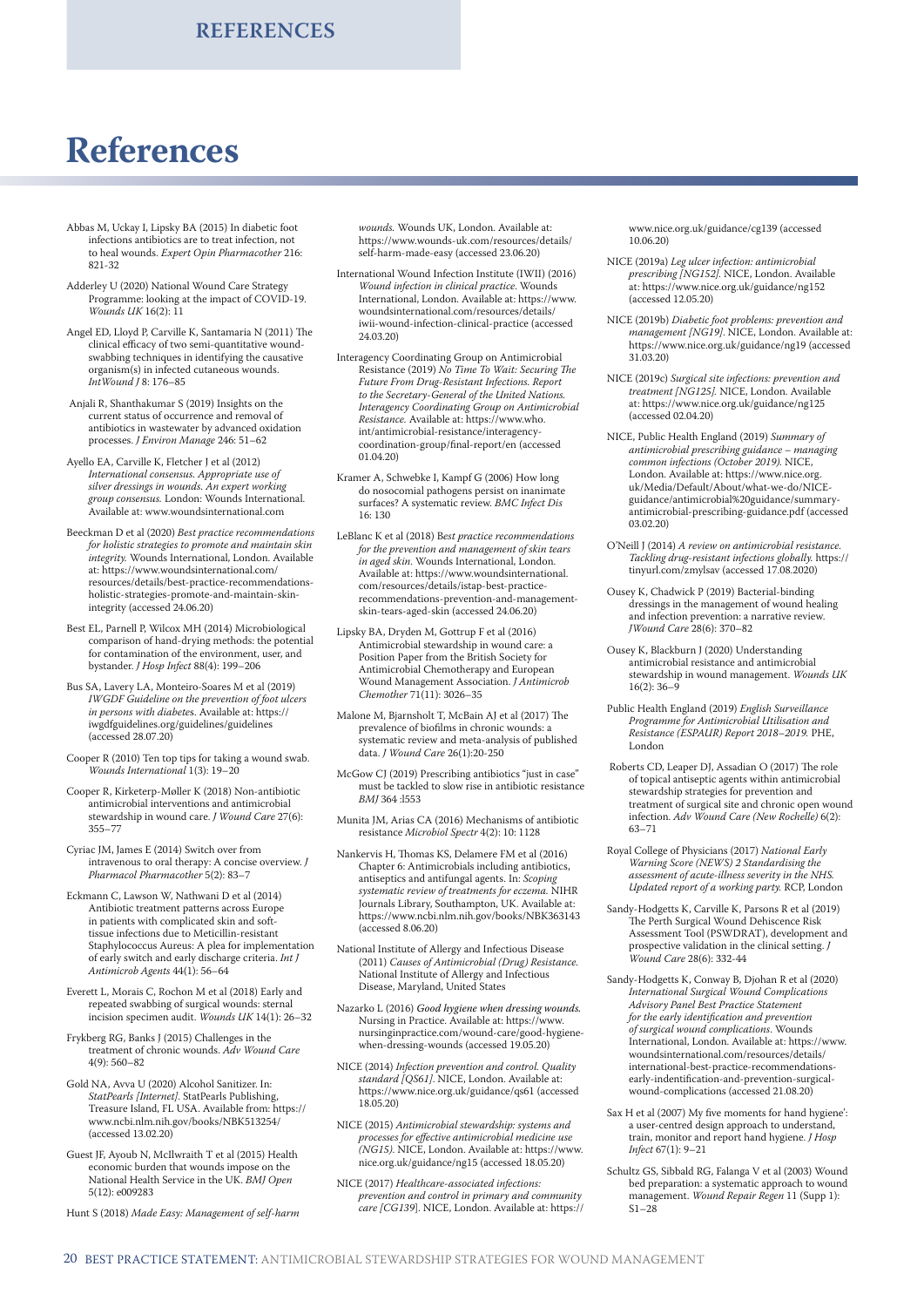**REFERENCES**

- Schultz G et al (2017) Consensus guidelines for the identification and treatment of biofilms in chronic nonhealing wounds. *Wound Repair Regen* 25: 744–57
- Serena TE, Harrel K, Serena L, Yaakov RA (2019) Realtime Bacterial Fluorescence Imaging Accurately Identifies Wounds with Moderate-to-Heavy Bacterial Burden. *J Wound Care* 28 (6): 346
- Sibbald R, Orsted H, Schultz G, Coutts P et al (2003) Preparing the wound bed 2003: Focus on infection and inflammation. *Ostomy Wound Management* 49(11):24–51
- Stryja J, Sandy-Hodgetts K, Collier M et al (2020) Surgical site infection: preventing and managing surgical site infection across health care sectors. *J Wound Care* 29: 2 (Suppl 2b): S1–69
- Swanson T, Keast DH, Cooper R et al (2015) Ten top tips: identification of wound infection in a chronic wound. *Wounds Middle East* 2015; 2(1):20–5
- Torpy JM, Burke A, Glass RM (2005) Wound Infections. *JAMA* 294(16):2122
- World Health Organization (2015) *Global action plan on antimicrobial resistance.* WHO, Geneva, Switzerland. Available at: https://www.who.int/ antimicrobial-resistance/publications/globalaction-plan/en (accessed 10.09.20)
- World Health Organization (2018) *Global guidelines for the prevention of surgical site infection, second edition*. WHO, Geneva, Switzerland. Available at: https://apps.who.int/iris/bitstream/hand le/10665/277399/9789241550475-eng.pdf?ua=1 (accessed 14.04.20)
- World Health Organization (2020) *Advice on the use of masks in the context of COVID-19: interim guidance, 6 April 2020.* WHO, Geneva, Switzerland. Available at: https://apps.who.int/iris/ handle/10665/331693 (accessed 6.05.20)
- World Union of Wound Healing Societies (2020a) *Consensus document: Patient engagement*. Wounds International, London. Available at: https://www.woundsinternational.com/resources/ details/optimising-wound-care-through-patientengagement (accessed 21.09.20)
- World Union of Wound Healing Societies (2020b) *The role of non-medicated dressings for the management of wound infection*. Wounds International, London Available at: https://www.woundsinternational. com/resources/details/the-role-of-non-medicateddressings-for-the-management-of-wound-infection (accessed 21.09.20)
- Wounds UK (2018) *Best Practice Statement: Improving holistic assessment of chronic wounds.* Wounds UK, London. Available at: https://www.wounds-uk. com/resources/details/best-practice-statementimproving-holistic-assessment-chronic-wounds (accessed 25.07.20)
- Wounds UK (2020) *Best Practice Statement: Postoperative wound care – reducing the risk of surgical site infection.* Wounds UK, London. Available at: https://www.wounds-uk.com/resources/details/ post-operative-wound-care-reducing-the-risk-ofsurgical-site-infection (accessed 9.06.20)